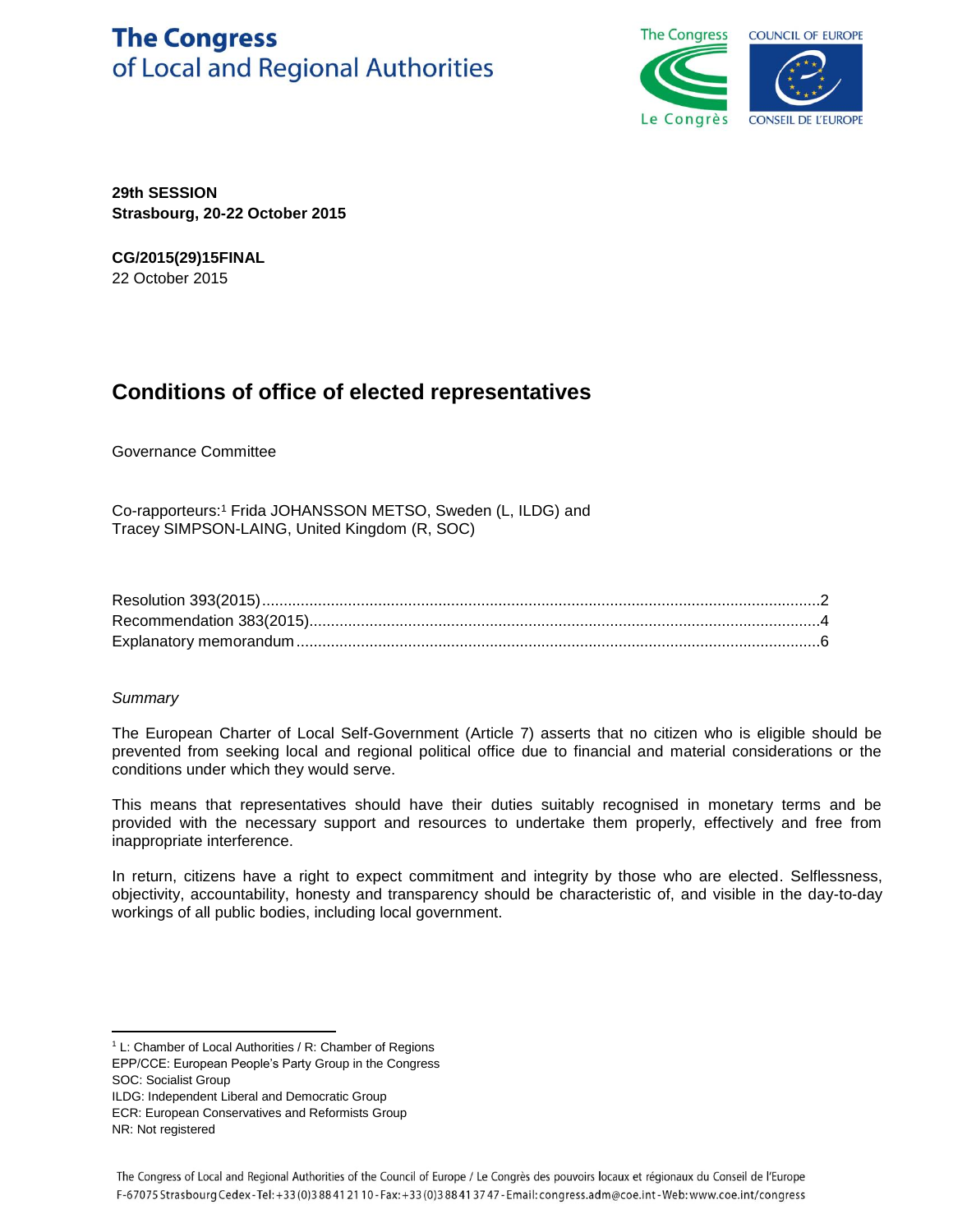## **RESOLUTION 393(2015)<sup>2</sup>**

1. While trust towards the political class has been decreasing across Europe, elected representatives are having to work harder than ever to meet the unsatisfied needs and expectations of their constituents. Although most local and regional politicians have to combine their elected political responsibilities with another full-time job, they are at the same time expected to be available quasi full-time for their political work, often at the expense of their family responsibilities and leisure time.

2. Interest in and respect for the work and role of local and regional representatives is declining. This may be due to the fact that in many countries it is considered a voluntary rather than a professional role. The low levels or absence of pay for local and regional elected representatives is also an important factor, as is the lack of appropriate training for them.

3. Representative democracy works best when it is truly representative of the community. The closer the composition of a municipal council reflects the makeup of the constituency that it serves, in terms of age, social status, occupation, cultural background, the better it will be placed to gain the trust of citizens. Local and regional authorities have a responsibility to ensure that the way in which political business in councils (assemblies and their executive bodies) is conducted (times of meetings etc.) does not deter citizens from standing for election.

4. Local media and municipal information services have a role to play in promoting a positive image of the diversity and representative nature of the city council which can serve to encourage people from a wide range of backgrounds to seek political office at local and regional level.

5. While public scrutiny and criticism are a necessary aspect of holding public office, municipal councils have a duty to protect local and regional elected representatives, as well as employees, from harassment and threats of violence.

6. The Congress therefore asks local and regional authorities, as far as is possible, and recognising that there are differences in the range of duties and responsibilities of elected representatives, to:

*a.* provide them with the facilities, equipment and policy support in order to perform their roles satisfactorily;

*b*. provide them with a training programme on the role, obligations and expectations of elected representatives. This should be structured around a regionally and nationally-based training module describing the workings of local government and the responsibilities of local and regional elected representatives, tailored according to the particular circumstances of each local and regional authority. It should also cover the code of ethics of cities and regions, which, in the interests of transparency, should be available for public consultation;

*c*. introduce performance indicators and provide continuous training for the professional development of local and regional elected representatives, covering changes in relevant legislation and matters that affect the management of local and regional authorities. Consideration should be given to building this into a formal and recognised qualification, which would give added value to the role;

*d.* assist representatives who frequently work from home, with the provision of suitable ICT and related equipment. Such assistance would be limited to the use of equipment purely for the discharge of their public work;

*e.* schedule meetings in such a way as not to restrict those who wish to serve as elected representatives at local or regional level, in particular those in full-time employment and those with family or care responsibilities;

l  $2$  Debated and adopted by the Congress on 22 October 2015, 3rd sitting (see Document CG/2015(29)15FINAL, explanatory memorandum), co- rapporteurs: Frida JOHANSSON METSO, Sweden (L, ILDG) and Tracey SIMPSON-LAING, United Kingdom (R, SOC)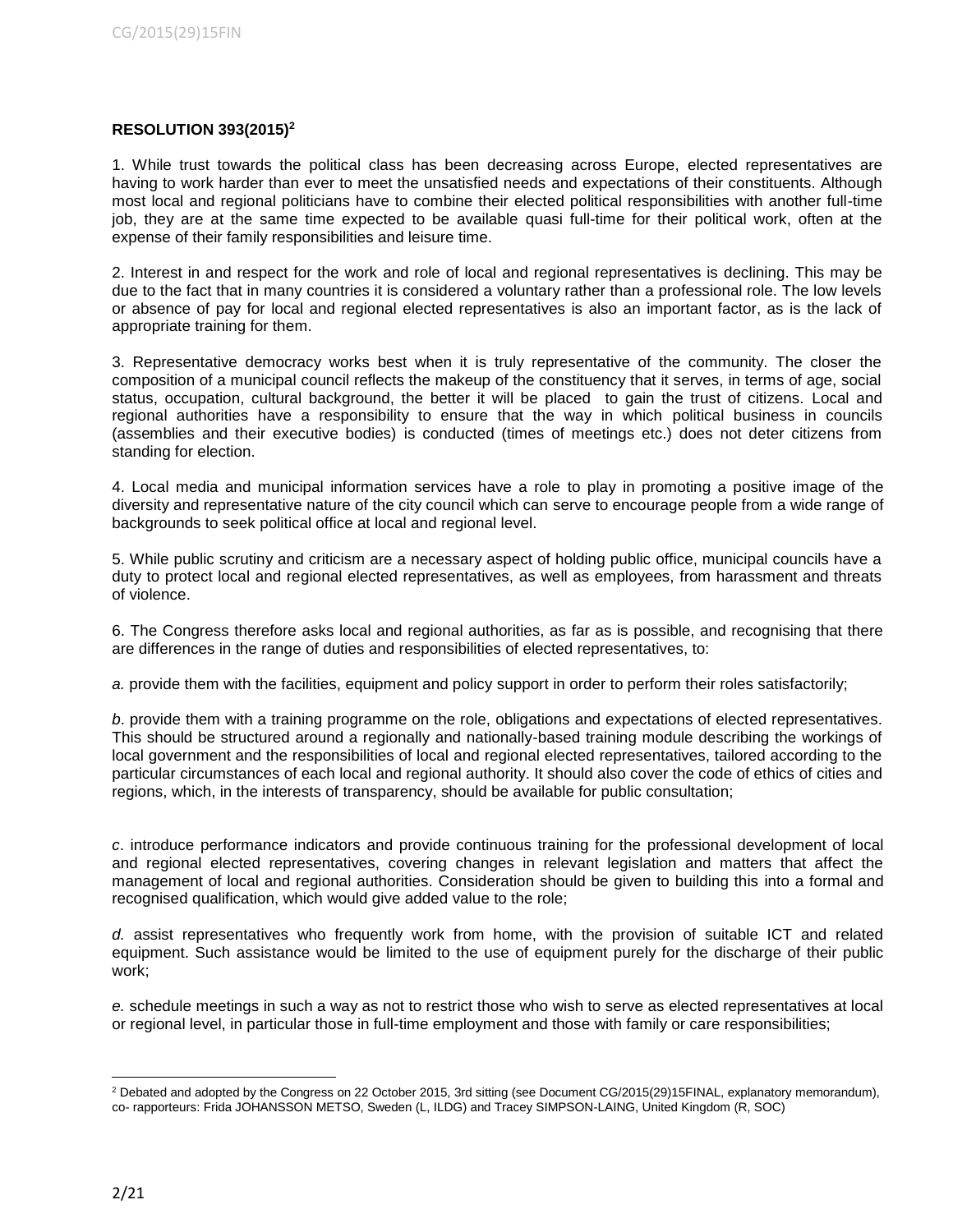*f.* encourage political parties and municipal offices to develop initiatives to stimulate the interest of a broader range of people in civic and public affairs, with a view to encouraging citizens from all sectors of the population to stand for local and regional election;

*g.* ensure that clear guidelines are available on how to deal with cases of harassment and threats of violence to elected representatives and their families and that appropriate support and guidance are given to elected representatives, in liaison with the police, including assistance with any legal steps that need to be taken;

7. The Congress asks national and regional associations of local and regional authorities to:

*a.* ensure that induction training is given to all elected representatives at the start of their mandate, which covers the responsibilities and obligations of elected representatives as well as instruction on the municipality's and region's code of ethics;

*b.* lobby for further training, in those countries where it does not exist, to ensure the continuous professional development of elected representatives. Consideration could be given to building this into a formal and recognised qualification;

*c.* draw up guidelines, with the appropriate authorities, on how local and regional authorities should deal with cases of harassment and threats of violence to local and regional authorities and their families.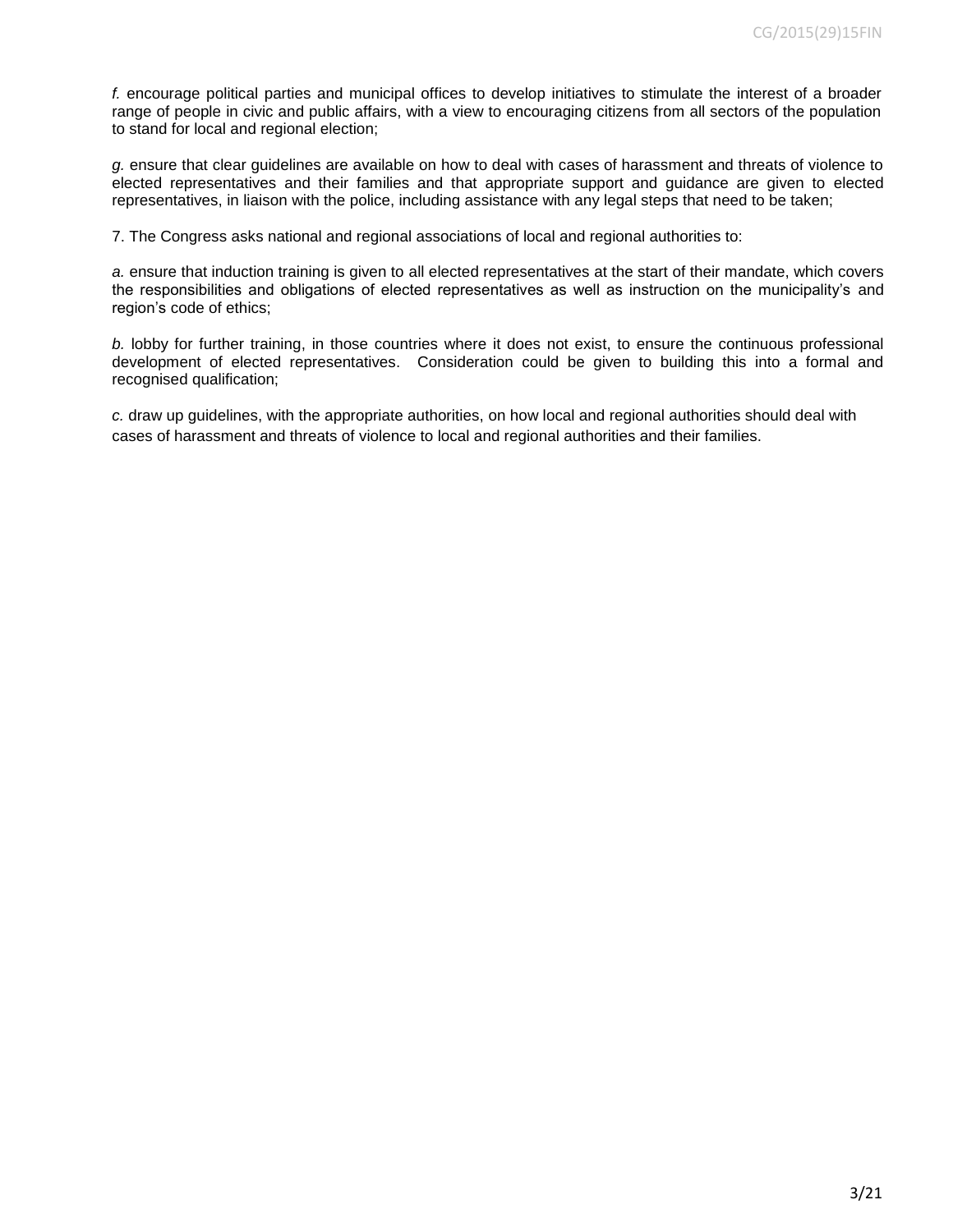## **RECOMMENDATION 383(2015)<sup>3</sup>**

1. Democratic systems require elected political representatives to govern on behalf of their constituents. Governments have a duty to provide and/or facilitate conditions of office for elected representatives at all levels of government which encourage people from all sectors of the population to stand for political office, so that representatives reflect the composition, profile and diversity of the populations that they serve.

2. The available data suggests the trend in those elected to political office at the local and regional level is towards less rather than more diversity, and that political office is becoming more and more exercised by the elderly and by those who have the most money and time to spare.

3. For the majority of elected representatives, the responsibilities of elected office constitute a part-time occupation for a limited period of time, subject to periodic renewal of their mandate. Whilst not a career or profession in its own right, elected office needs to be carried out professionally and with appropriate standards firmly in place.

4. Article 7 of the European Charter of Local Self-Government affirms that citizens should not be prevented from seeking local or regional political office due to financial and material considerations or the conditions under which they would serve.

5. Unless there is a culture where people who are working full-time are allowed to take time away from work for their elected representative duties and be financially compensated, where there is an adequate carers allowance in place for attending meetings, it will continue to be difficult for certain groups, such as young working parents or people with full-time caring responsibilities, to take an active role in local and regional political life.

6. Given the significant differences in the range of duties attributed to elected representatives, the size and budget responsibilities of local and regional authorities, and the distinctive nature of national political, constitutional and administrative frameworks, it is not possible to prescribe a standard set of conditions for office holders that would fit every local or regional authority.

7. Nevertheless, the Congress believes that national, regional and local authorities have a fundamental responsibility to provide adequate support and resources to local and regional elected representatives, to enable them to fulfil to the best of their abilities the duties entrusted to them by their constituents.

8. In return for providing reward and support, for those who serve, citizens have a right to expect commitment and integrity by those who are elected. Selflessness, objectivity, accountability, honesty and transparency should be characteristic of, and visible in the day-to-day workings of all public bodies, including local and regional government.

9. Those in public office should uphold high standards of integrity and make decisions free from personal interest or other inappropriate considerations. Strong governance frameworks and clear ethical standards serve to both reduce the risk of corruption and enhance the public's confidence in the probity of local and regional politicians.

10. The Congress believes that for a local or regional authority to be truly representative of a locality it is important to have as broad a demographic profile of the elected representatives as possible and reflect the diversity of population that they represent. Member States, and in particular, political parties, should seek to promote local political service as a valuable civic contribution. Through educational programmes and the media they should seek to encourage participation (including standing for election) from all citizens, especially in terms of gender, age and cultural background.

11. The Congress therefore, invites the Committee of Ministers to ask member states, as far as is practical, and recognising that there are differences in the range of duties and responsibilities of representatives at the local and regional level, to ensure that:

 $\overline{\phantom{a}}$ 3 See footnote 2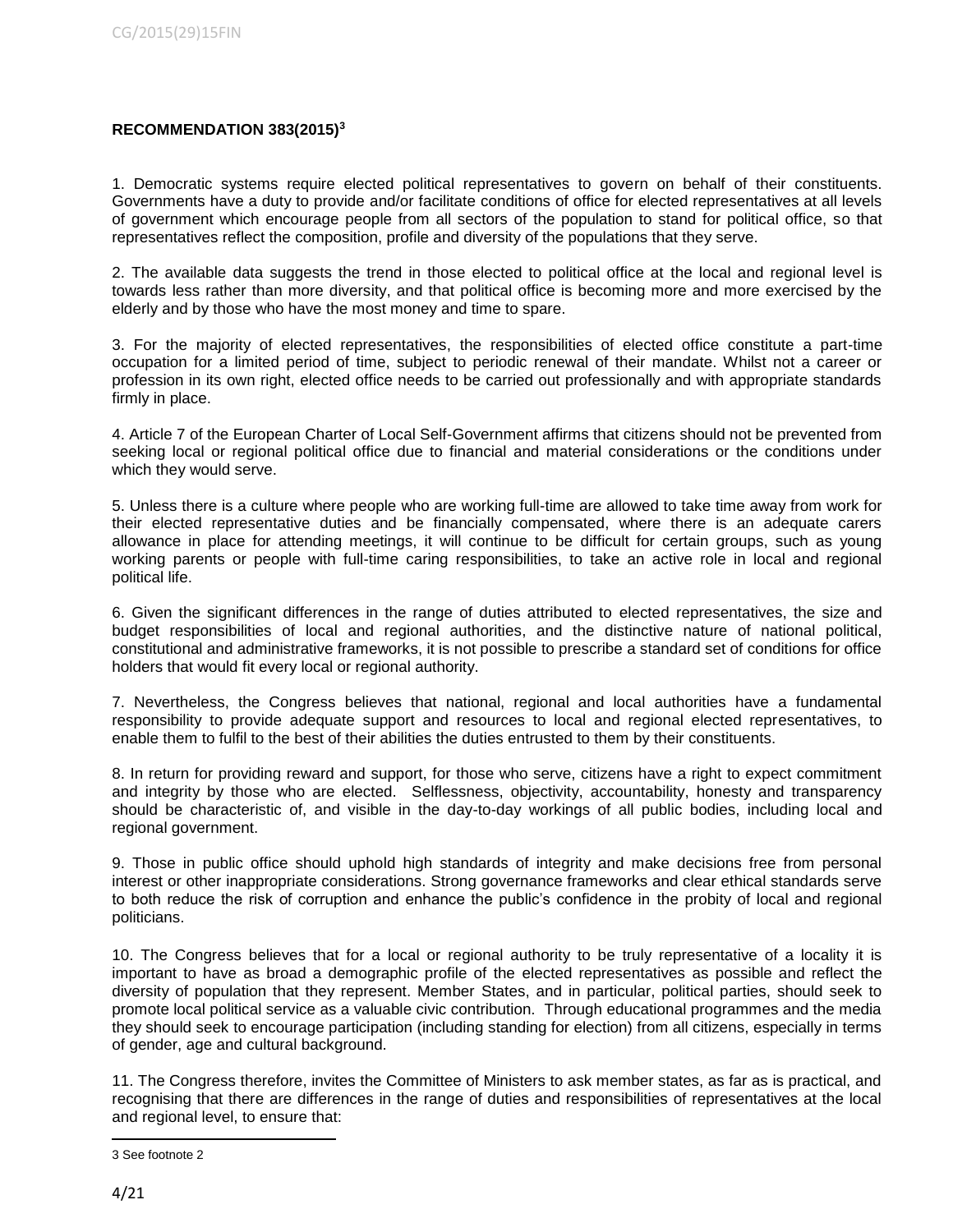*a.* all systems of local and regional government have arrangements in place to prevent individuals being disadvantaged or discouraged from seeking local or regional elected office by reason of their personal circumstances, the disruption to their family or career or financial and material penalties;

*b.* individuals with disabilities are not excluded from seeking local and regional elected office due to inability to access and participate in meetings and that, where appropriate, they be provided with additional support to assist them in undertaking their duties;

*c.* local and regional authorities provide adequate financial reward for the work performed by local and regional elected representatives, which realistically reflects the workload demands of the role, according to the duties and size of the local authority. Major positions of responsibility should carry additional payments, reflecting the extra work involved;

*d.* levels of payment be established within a national or regional framework in order to avoid disparities between authorities. Where decisions about allowances are made locally, they should be determined by a panel independent of the local or regional authority, take account of relevant benchmarks and be the final decision with no political interference;

*e.* there is a separate system of expenses to cover costs that are wholly and necessarily incurred in conducting elected duties, which should not be taxable. These should also be determined within a national framework where their legislation falls within national competence;

*f.* elected representatives who are in paid full-time employment are entitled to adequate leave of absence from their employment to attend to official elected duties and do not suffer loss of salary or other rights;

*g.* when elected representatives have a full-time elected role and notably when they have no other employment, the approach towards entitlements in terms of health insurance, severance and pensions be consistent with those enjoyed by elected national representatives, so that their position is not adversely affected by their public service;

*h.* all payments, both allowances and expenses, made to elected representatives, be based on a published scheme and individual payments be made public in a timely manner;

*i.* local and regional representatives, on their election, receive a role specification, detailing their responsibilities and obligations, and be obliged to follow a formal induction training programme, which should be a nationallybased training module, adaptable to the particular circumstances of the local or regional authority;

*j.* continuous professional training be made available to local and regional elected representatives, in particular concerning legislative changes and matters that affect the management of local and regional authorities;

*k.* codes of conduct exist at the local and regional level, based on published national codes of ethical standards, and that these be applied uniformly within countries. Mechanisms should exist to monitor the implementation and judge possible breaches of the code;

*l.* all elected representatives at the local and regional level complete a public register of interests at the start of their period of service, including the interests of close family members to be updated annually and whenever there are significant changes to personal circumstances. Declarations should also be made and recorded of possible conflicts of interest in relation to a particular council decision;

*m.* elected members who act honestly and in good faith do not face personal civil liability for the proper execution of their duties are indemnified against such claims, unless they can be shown to have acted negligently or recklessly.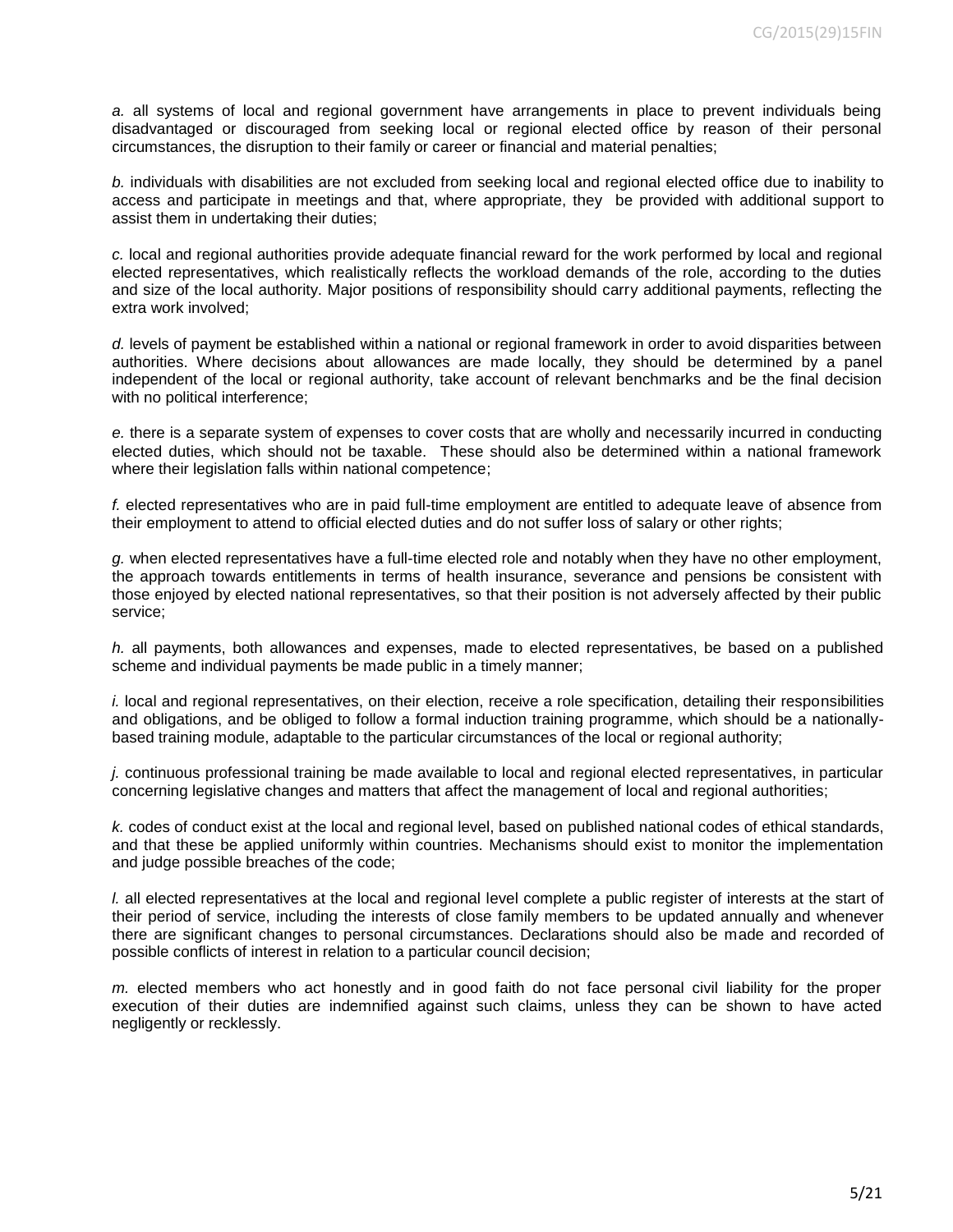# **EXPLANATORY MEMORANDUM**

## **Contents**

| $\mathbf{L}$   |  |
|----------------|--|
| $\mathbf{II}$  |  |
| $\mathbf{III}$ |  |
| IV             |  |
| $\vee$         |  |
| VI             |  |
| VII            |  |
|                |  |

# **I. Introduction**<sup>4</sup>

1. The pattern of sub-national governance across Europe is varied and complex, with elected representatives at local, provincial and regional levels. The populations covered by authorities can range from a few hundred inhabitants to several hundreds of thousands inhabitants, where the scale of populations and budgets can rival those of smaller independent nations. Similarly, the remits and duties of elected representatives vary significantly both between different tiers and between countries. Countries also differ markedly in the amount of power, discretion and revenue delegated to local and regional authorities.

2. In some systems (often, but not invariably, described as 'mayoral systems') elected politicians have executive and administrative responsibilities alongside their political roles. In most such cases, the office holder is separately and directly elected and, often, works full time in the position. Such structures are common in many recently-established local democracies in Central and Eastern Europe. A variation of this system is where a group of elected representatives share executive power and one (indirectly chosen from within this group) is selected to exercise mayoral responsibilities. This is the pattern in some southern European countries. In the Benelux countries, the mayor can be a state appointment, usually made on the recommendation of the relevant municipal authority.

3. An alternative approach is to be found in those countries where a distinction is made between the role of political office and that of administrative office. In these systems, there is a separate, and usually permanent, bureaucracy, led by a head of service (chief executive or manager), whose role is to implement local authority political decisions.

4. To complicate matters still further, there may even be blends of systems within a national setting which are not always clearly delineated. In the UK, for example, there are now a small number of larger cities that have directly-elected mayors, whilst the majority have an indirectly elected leader and cabinet. Also, of course, political institutions are constantly evolving and developing and local and regional authorities are not immune from the environment in which they operate - the prevailing political mood, the state of the economy and,

l 4 The co-rapporteurs would like to thank Professor Colin MELLORS, Pro-Vice-Chancellor of the University of York (United Kingdom) for his contribution to this report.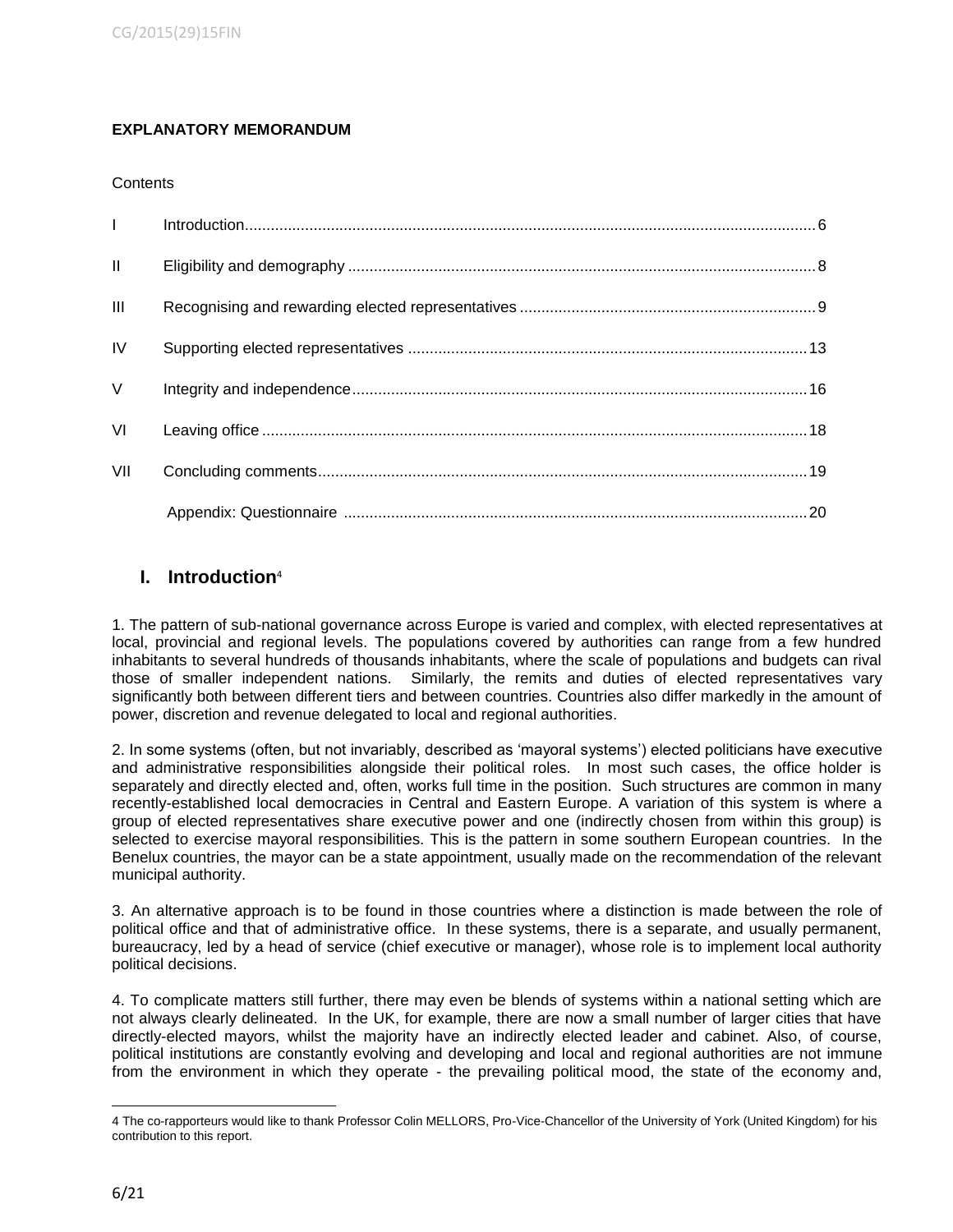therefore, of public finances, new technologies, for example, will all impact on the way that local government works. Finally, like any organisation, customs and cultures, as well as individual personalities, mean that no two local and regional authorities even within a single national regulatory framework, will be wholly identical in the ways that they operate.

5. Such variation is entirely consistent with one of the fundamental principles set out in the 1985 European Charter of Local Self-Government (Article 3.1):

"Local self-government denotes the right and the ability of local and regional authorities, within the limits of the law, to regulate and manage a substantial share of public affairs under their own responsibility and in the interests of the local population."

6. However, whilst acknowledging that local government should respond to local circumstances, albeit within an established national regulatory framework, the Charter goes on to stress that, in order to be fair and effective some basic principles should underpin every system, whatever the size, remit or national setting. These specifically include the conditions under which elected representatives should serve (Article 7):

i. "The conditions of office of local elected representatives shall provide for free exercise of their functions.

ii. They shall allow for appropriate financial compensation for expenses incurred in the exercise of the office in question as well as, where appropriate, compensation for loss of earnings or remuneration for work done and corresponding social welfare protection.

iii. Any functions and activities which are deemed incompatible with the holding of local elective office shall be determined by statute or fundamental legal principles."

7. In 1983, the Congress adopted Resolution 142 setting its views about the arrangements that should be in place in order to ensure that local and regional elected representatives were able to perform their roles appropriately.<sup>5</sup> A decade later, the Council of Europe reconsidered the status and working conditions of local and regional representatives and produced some basic principles, informed by their own survey of practice in member countries.<sup>6</sup>

8. Two decades on from that latter report, Congress invited its Governance Committee<sup>7</sup> to undertake a similar exercise in order to:

"define good practice with regard to the conditions of office of local and regional elected representatives in the light of Article 7 of the European Charter of Local Self-Government…..paying particular attention to the situation of pay and working conditions, insurance, immunity from prosecution, personal liability, limitation of mandates and disclosure of interests.<sup>8"</sup>

9. This report sets out the main themes that emerged from the exercise and puts forward consequent recommendations about ways in which the intentions of Article 7 might be best achieved.

10. The meaning and implications of Article 7 are well articulated in the 1992 study and cover: the conditions for standing in local elections (restrictions, financing and terms of office), conditions of office (multiple office holding, declarations of interest, misconduct, working conditions, training and information, restrictions after leaving office) and occupational status (allowances and expenses, tax, welfare benefits). Its recommendations were informed by a survey of practice in 17 member states.

11. The present study adopted a similar approach with information being supplied by 16 member states, this time including many of the newer and more recent democratic states of Central and Eastern Europe. The survey was structured around three key themes: recognising and rewarding elected representatives, support for representatives in undertaking their role, and leaving or removal from office. The survey can be found in the appendix.

8 Extract from the terms of reference.

 $\overline{\phantom{a}}$ 

<sup>5</sup> Standing Conference of Local and regional Authorities of Europe, Eighteenth session, Resolution 142.

<sup>6</sup> *Status and working conditions of local and regional representatives*, Study Series, 46, 1992, 65pp.

<sup>7</sup> A questionnaire was prepared by the co-rapporteurs and sent to all members of the Governance Committee on 2 April 2014 as well as to some local authority associations and members of the Group of Independent Experts on the European Charter of Local Self-Government (GIE). In total, 24 replies were received from 16 countries.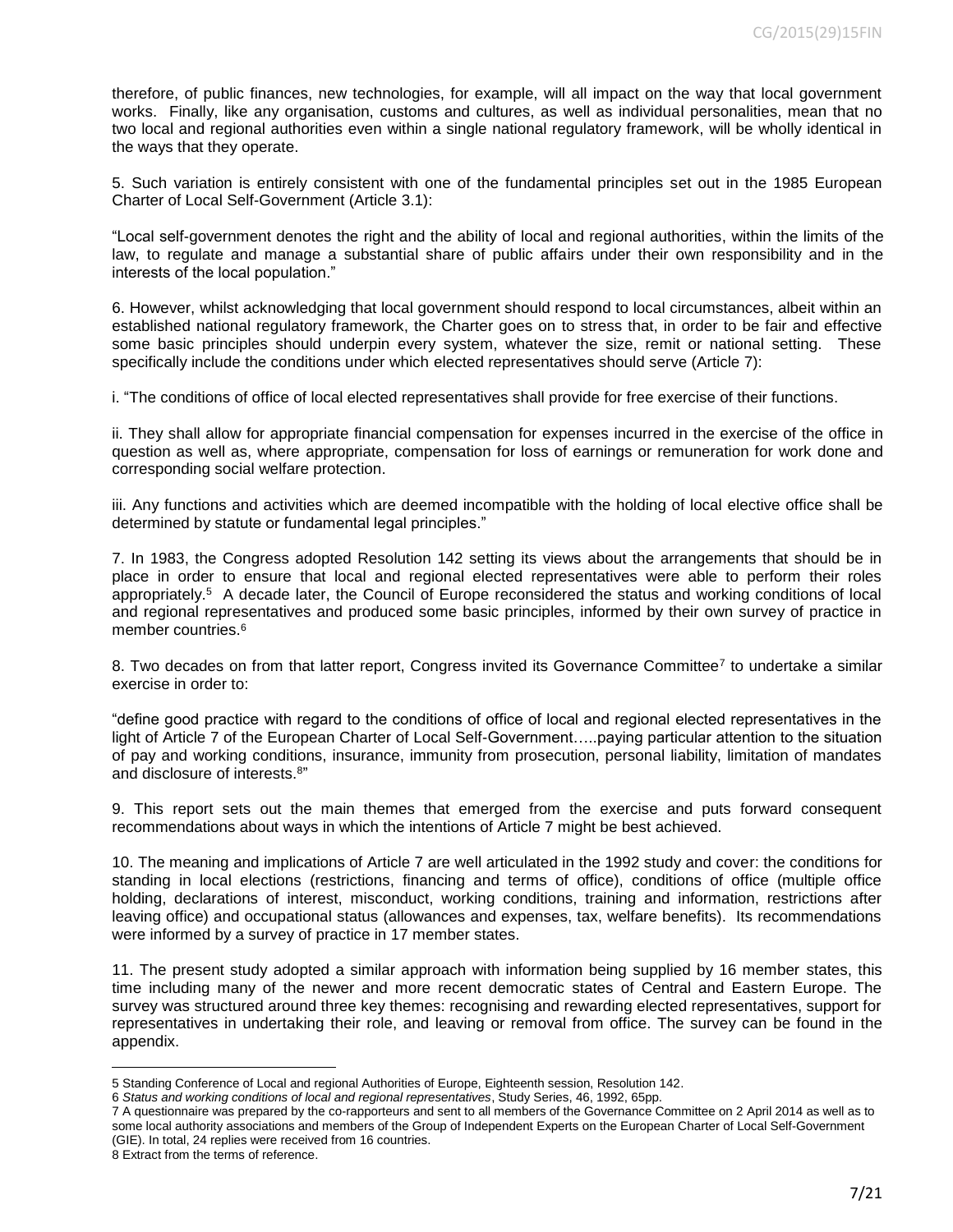12. The notion underpinning this report, reflecting the objectives of Article 7, is that arrangements should be in place in all countries to ensure that local elected public office be open to all sectors of the population and that, once elected, representatives be empowered to carry out their role in a satisfactory manner.

# **II. Eligibility and demography**

# *Considerations*

13. In principle, all those with the right to vote in elections should have a corresponding entitlement, and ability, to stand in such elections. In the case of local government, this might imply that a candidate should be registered as a voter in the same geographic area covered by the council. At the very least, it is not unreasonable to assume that some form of association exists between the candidate and the council area to which he/she seeks election whether through residency, place of employment, other direct business interest or the payment of taxes.

14. This link helps give the elected representative a better understanding of local needs and issues as well as a greater commitment to the promotion of the interests of the area and its inhabitants. On a practical level, it will also be easier for the representative to discharge his/her duties – both through formal meetings and liaising with citizens if they are locally based.

15. Just as some people are excluded from voting, there are also restrictions in all countries, and at all levels of government, on those who can stand for elected office. These may include general restrictions (e.g. those convicted of electoral fraud) and those who hold offices that are deemed incompatible with elected office. The latter might include those who are directly in the employ of the body concerned or those with particular pecuniary interests in the work of the body as well as, in some countries, certain occupations such as judges and the police. The Governance Committee have undertaken a report on 'Criteria for standing for local and regional election' which should be adopted by the Congress in 2015.

16. Politicians, of course, are rarely a microcosm of the society they represent, especially in terms of gender and age, or even educational and occupational backgrounds. The notion of 'representation' does imply that someone who is not 'representative' in terms of their background cannot promote the views and interests of all electors but, in local government especially, there is clear benefit when councils are broad-based in their composition. It is an obvious way of ensuring that various community perspectives are made known and inform local political decision making.

#### *Findings*

17. Countries vary in their rules about eligibility, although almost all require some form of association with the locality in question. In most cases, this is based on residency and the payment of taxes. The majority place some restrictions which preclude candidates with serious and/or recent criminal records.

18. Countries generally also apply restrictions where there is a perceived incompatibility between the person's occupation and their role as an elected politician. Commonly, these restrictions preclude those with occupations that are directly under the employ of the state or local authority from standing for election; although in a few instances the restriction can extend to other associated roles and jobs.

19. Whilst, in theory, almost all electors can themselves stand for office, in practice there are striking differences in the representation of various groups of the population among those elected to office. This is seen at its most extreme in terms of gender. In Armenia, for example, 93.4 per cent of local and regional elected representatives are male compared with 6.6 per cent who are female. The situation is quite similar in Turkey where 94.04 per cent of local and regional elected authorities are male compared with 5.96 per cent who are female. In "the Former Yugoslav Republic of Macedonia", the equivalent figures are 70 per cent are male and 30 per cent female. In the same country, just 4 of the 81 mayors are female. Only Sweden comes close to a more equitable gender balance, with 43 per cent of its elected representatives being women.

20. The same statistical distortion emerges in the age profile of representatives, with most systems being heavily dominated by those in the older age groups. In Scotland, for example, 74 per cent of elected representatives are aged over 50 years, whilst in England the average age of elected representatives has now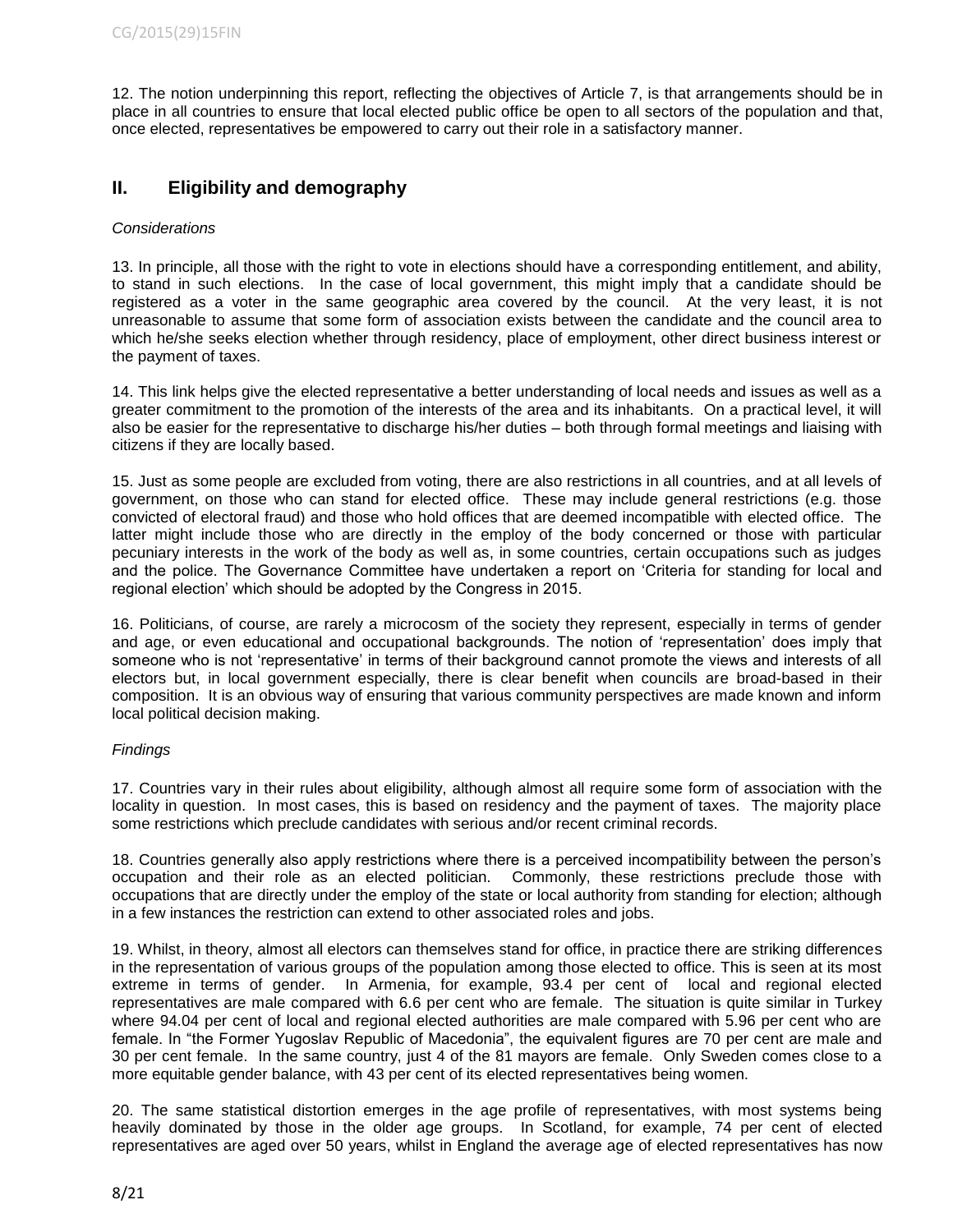reached 60 years. In the same country, just 4 per cent of elected representatives are black, Asian and minority ethnic in comparison to 17 per cent of the population. Again, Sweden leads the way in having a more evenly distributed age profile with 8 per cent of elected representatives being under 30 years of age and a further 32 per cent being between 30 and 49 years.

21. The survey asked if any regulatory changes might broaden the demographic profile of elected representatives. Generally, respondents were sceptical. As one country observed: "There are mixed views as regards this question. Some argue that quota-type arrangements are needed to improve the participation of under-represented groups. Others argue that the ballot box should be the only test of democratic participation. There is a reluctance to contemplate statutory quotas as it would be seen as interfering with the democratic process."

22. This same dilemma has been faced by several countries that have attempted to improve the gender balance of their national legislatures. In some, the introduction of quotas – either through list-based electoral systems or, in others, through imposing all female short lists – has had an impact. However, the experiments in 'positive action' have sometimes been discontinued.

23. In general, survey respondents took the view that changing rules through the use of quotas was not the way forward. Instead, they felt that the issue could only be addressed through (a) the work of political parties and official agencies working harder to stimulate the interest of a broader group of people in civic and public affairs and to bring forward a broader range of candidates and (b) ensuring that the actual way in which council business is conducted does not, unintentionally, discriminate against some groups of potential candidates. The latter issue is examined in more detail in the following section.

24. Reference was also made in some responses to the role that the media can play in projecting positive or, more usually, negative images of local politics and the inevitable impact that this will have on the range of people seeking elected positions.

#### *Conclusions*

25. Whilst the link between candidates and their local areas can be measured in different ways, it is important that all elected representatives should have a direct and durable association with the local authority in which they seek to hold elected office, most usually residency or payment of local taxes. The nature of this link should be clearly set out in the rules defining eligibility.

26. Restrictions on the holding of public office should be as limited as possible and only exclude those who are legally denied the privilege to vote, who hold positions that bring potential conflicts of interest (eg. are employed by the council) or have records of behaviour that are incompatible with undertaking public service. The nature of the latter should be clearly articulated in national law and apply to all levels of government.

27. Consideration should be given to mechanisms, based on principles of positive action, especially through recruitment and selection processes that would assist in bringing about a broader demographic profile of elected representatives whilst respecting the fundamental principles of free and open elections.

28. Countries, and especially political parties, should work actively to promote local political service as a valuable civic contribution. Working with others as appropriate - including education and the media - they should seek ways of encouraging participation (including standing for election) amongst a broader social group than exists at the moment, especially in terms of gender, age and ethnicity.

# **III. Recognising and rewarding elected e-representatives**

#### *Considerations*

29. Article 7 requires that potential candidates are not prevented from seeking office because of material considerations. This means ensuring that elected officials do not find themselves in material circumstances which impede them from fulfilling their role. At the same time, it does not imply that material gain, or any form of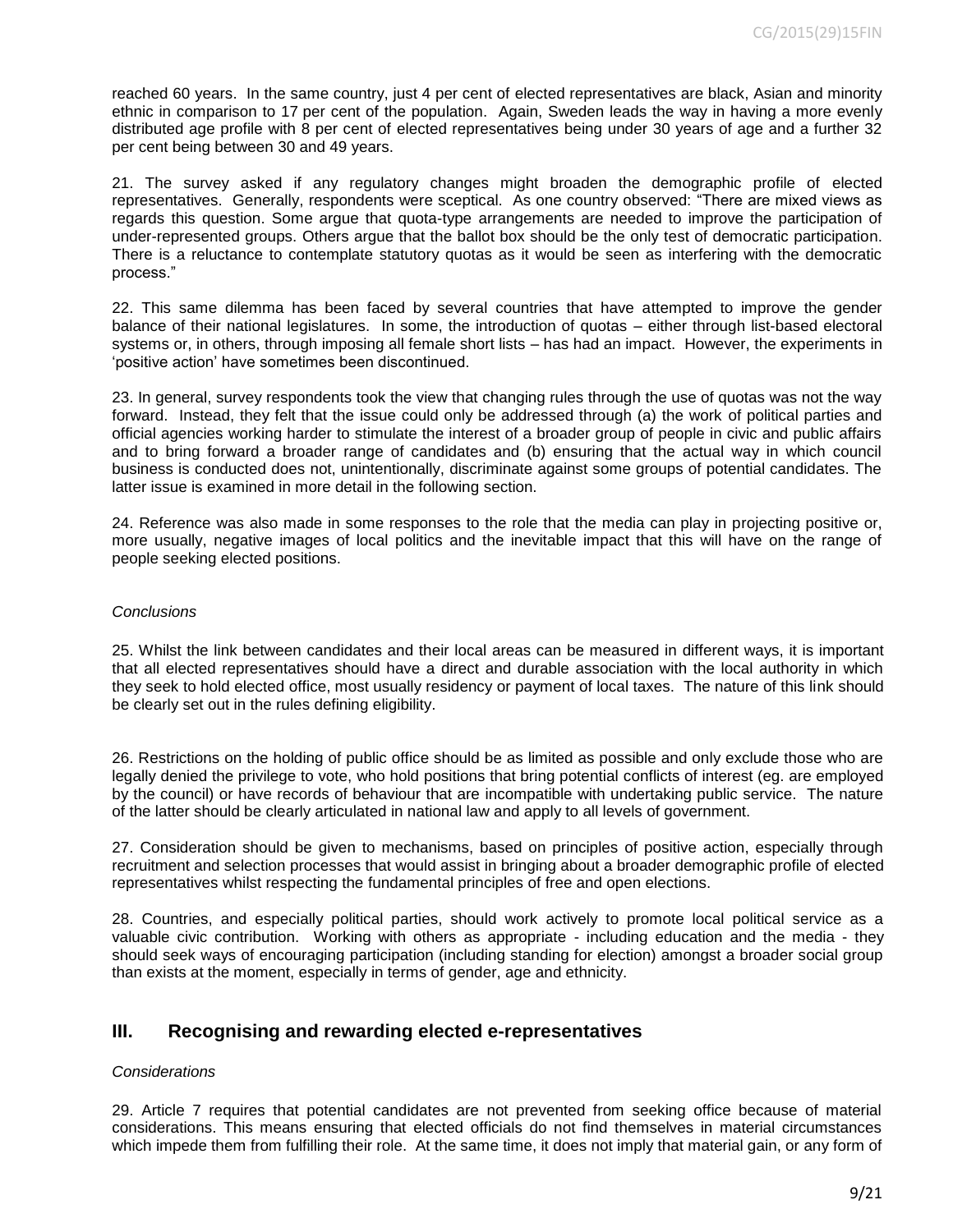self-advancement, should be the motive for seeking elected local office. The principle is more about recompense than reward and, for many, the notion of 'voluntarism' and 'service to the community' characterises local politics. Making a 'personal' contribution is both laudable and, often, an expectation of those who seek to undertake public service.

30. Numerous surveys have attempted to understand the reasons why people seek local or regional elected office. They confirm that, for the overwhelming majority, the key motives are about serving the community in some way, whether in respect of a particular community area, a specific cause, or a more general party political view about how local services should be best delivered. This is not to deny that some do go on to develop higher ambitions – many in national legislatures have served time in local government – but personal advancement is not the objective for most local elected politicians whose horizons remain firmly local.

31. In local government especially, it cannot be right if some classes of citizens are effectively unable to seek elected office because of factors such as incompatibility with work or family responsibilities, the way that local authority business is conducted, or the financial and material losses that would be incurred by undertaking such a role.

32. The logic of this is that all systems of local government should have in place arrangements that mean that individuals are not disadvantaged, or discouraged, from seeking local elected office by reason of their personal circumstances, the dislocation to their family or career, financial and material penalties, and the way that the council operates and the demands it makes.

33. The section below considers financial issues; a later section of the report considers conditions of service.

## *Findings*

34. The notion of voluntarism is prevalent throughout local government systems and almost all countries surveyed recognised that some disruption to family and career was an inevitable, and even expected, consequence of aspiring to this form of public service. For those who do not hold mayoral or similar office (local authority leader/deputy leaders, party leaders/deputy leaders or with other extended responsibilities), the role was invariably a part-time one and as one respondent explained: "The … system is based on the wish of having local authorities governed by … the best men and women within the community elected among all citizens regardless of professional background. This means that the task of being elected member of a council of a local authority is not considered as an ordinary professional occupation or a "job". … On the contrary, it is considered important that the elected members of the councils are only occupied in local politics on a part-time basis in order to ensure that the different professional backgrounds can bring different knowledge and views into the political debates."

35. This typifies responses and there was little evidence of any desire to move away from the principle of local elected politicians being a part-time activity, other than for those holding formal office, as mayors or equivalent, or for those undertaking similar leadership roles or with extended responsibilities in other kinds of local and regional authorities.

36. However, defining 'part-time' is far from simple. In the Netherlands, for example, workloads relate to the size of the council with time commitments varying according to the populations of the municipality, for those with up to 30,000 inhabitants (seven hours per week), with 30,000-100,000 inhabitants (12 hours per week) and for those with in excess of 100,000 inhabitants (24 hours per week). In Scotland, surveys suggest that representatives commit an average 36 hours per week to their municipal duties. In Austria, surveys indicate similar results; a commitment of 32 hours per week for mayors of small and medium-sized municipalities and up to 50 hours per week for mayors of tourism-municipalities or cities and towns is expected. This clearly leaves little time for other paid employment.

37. In mayoral systems, the norm is that the role is full-time and recompensed accordingly with some claiming weekly workloads in excess of 60 hours per week. Frequently, there are effectively contracts of employment for such positions which set out responsibilities and entitlements. Similar workloads may also apply in non-mayoral systems for those with leadership responsibilities although it would be unusual to find such contracts in these systems.

38. For many, theoretically part-time, representatives there are the real difficulties of combining municipal responsibilities with career demands. As one national response observed: "Yes, there are some in full-time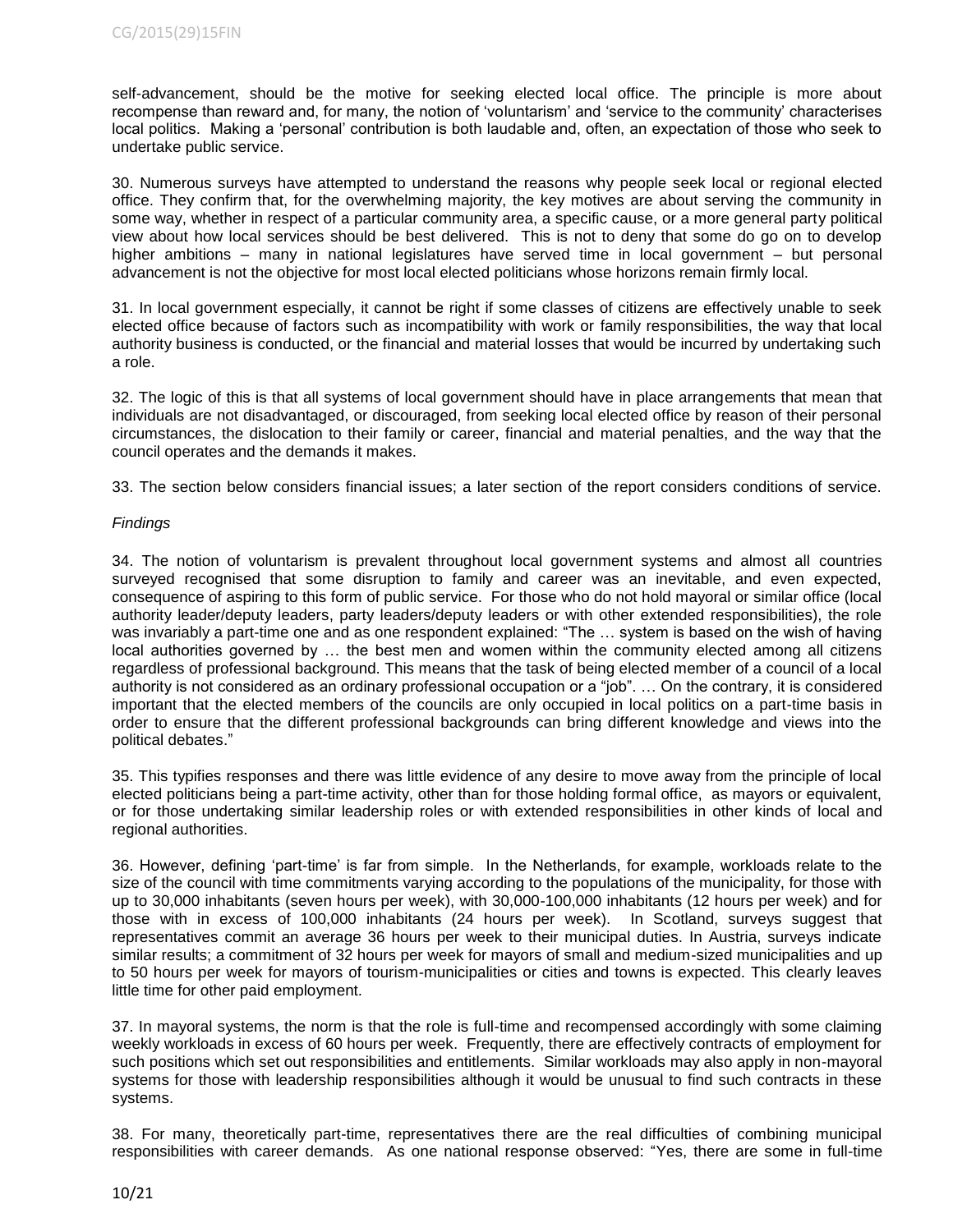employment, but such is the diversity and unpredictability of the time demands that it is extremely difficult for people in full-time employment to fulfil the role of elected member. Thus, people in full-time employment are probably under-represented in council chambers. Those who can fulfil the role are individuals who - while no doubt very busy people also - generally have some flexibility in their working life, for example people who are self-employed, some business people, some farmers, people who have taken early retirement etc. The fact that most councils hold their meetings during the working day makes it very difficult for those who work in factory or office type situations to participate."

39. It is certainly challenging for those with traditional daytime work commitments to combine their career with elected office. In some systems, attempts are made to address the difficulty by scheduling meetings outside normal work hours (i.e. in the evenings) and, in most of the countries surveyed, the decision about the timing of local council meetings is left to the council itself to determine. To some extent, of course, local discretion can be self-fulfilling if existing members choose a time that is convenient for them but not for those who are currently unable to serve because of the schedule of meetings. There is no easy answer, since simply moving to evening meetings might be equally inconvenient for those with caring responsibilities (e.g. single parents).

40. In any case, formal meetings form only part of the elected representatives' workload. Links with citizens and external agencies form a significant part of the demands on their time. As one respondent described: "The nature of a councillor's role is such that there are no defined hours of duty other than councillors can expect to be contacted by members of the public on a virtual 24/7 basis. At the core of their official duties is attendance at formal council meetings and numerous committees. There is then a series of informal meetings with local groups, residents associations etc. and a further, even more informal (but none-the-less time consuming), series of meetings, phone calls, email traffic etc., with individual members of the public who have concerns. It is probably true to say that no two councillors have the same pattern of working but all will assert that the demands of the public on their time are never ending and often occur at times which would not be acceptable in a proper working situation, e.g. at weekends or late in the evening."

41. Similar sentiments were made in a number of responses, as well as noting that the working style and commitment of the individual local elected representative can lead to considerable variations in workload demands.

42. Few countries give employees any statutory entitlement to demand time from their employers in order to undertake their public duties. In Ireland, however, some public service jobs (e.g. teachers) are afforded such a right and, in Malta, employers are legally obliged to give elected representatives time to undertake their council duties. In practice, the latter often amounts to just 14 hours each year. Albanian representatives also have some rights embodied in law.

43. The most generous in this regard is Sweden where employers are obliged to allow elected representatives time away from work in order to undertake their duties and (up to a certain level) to compensate for loss of earnings.

44. The precise nature of financial recompense again varies and is significantly different for mayors and for other representatives.

45. For mayors, there is often a scale linked to the size of the local authority, sometimes informed by the level of remuneration paid to national legislators. In Malta, for example, the level of payment is a proportion of that paid to national politicians, ranging from €8,900 per year for the smallest authorities (one- third the national payment) to €17,800 per year for the largest authorities (two thirds the rate paid nationally). In the Slovak Republic, mayoral payments are calculated as a ratio of the average wage, based on the size of the authority. A mayor of a municipality of between 5,000 to 10,000 inhabitants, for example, would receive approximately €23,000 per annum. An increase of up to 70 per cent of this figure is payable at the discretion of the council. In addition, most mayors enjoy other benefits such as health insurance, holiday entitlement and severance payments on leaving office. Mayors are, in general, treated as salaried officials.

46. For ordinary elected representatives, in line with the notion of voluntarism and, in theory at least, the parttime nature of their role, payments are usually quite modest. Indeed, in Armenia, for example, there is no payment as such, merely the ability to cover expenses that have been incurred in carrying out official duties. Not unreasonably, these repayments are untaxed. A similar position exists in Croatia at the discretion of the council.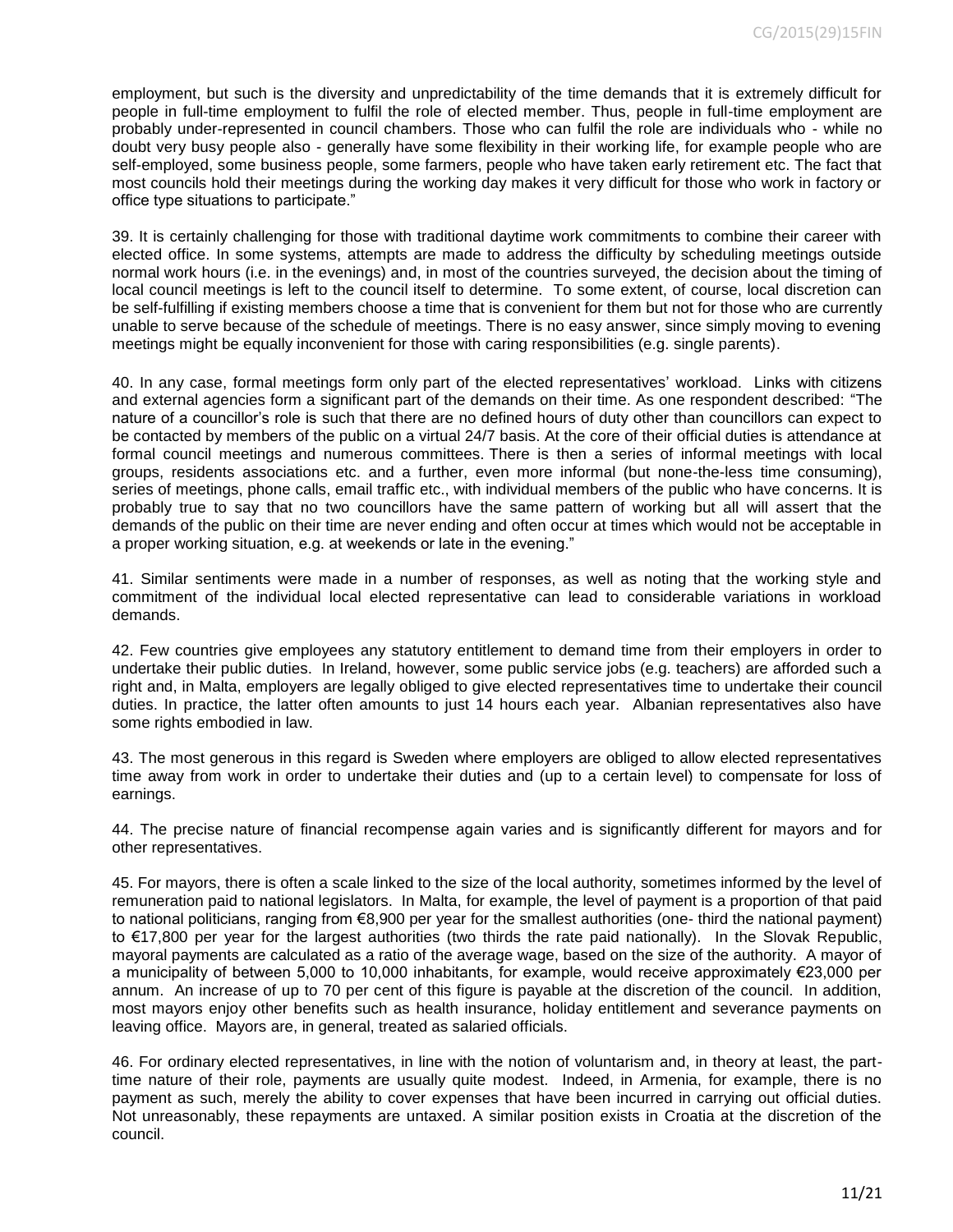47. Most ordinary elected members receive a standard level of payment – often described as an allowance – to cover the totality of duties both inside and outside of the council. There is less of an appetite for paying an attendance allowance, related to the number of meetings actually attended. On the one hand, this might encourage representatives to attend to their duties but, equally, it can distort their roles by rewarding some activities (mainly meetings) but not others (working with communities). The Former Yugoslav Republic of Macedonia, Albania and Romania are three countries that do base payments on meeting attendance.

48. There are two main approaches taken to the more common payment model: fixing rates centrally (often determined by the size of council and, therefore, the implied workload) and allowing each council to determine its own remuneration level. Usually, as well as the fixed rate, additional payments are made to those holding offices or undertaking specific responsibilities within the authority. Payments are generally subject to national taxation rules.

49. An example of a centrally-determined approach is Scotland, where all 1,223 Scottish elected representatives receive a basic remuneration of circa €19,900. In addition, responsibility payments determined by the council can bring the total to between €24,940 and €44,890 for senior representatives , depending on the size of the council, with leaders being paid between €33,250 and €59,850 based on the same criterion.

50. A similar system applies in the Netherlands, where a fixed remuneration is decided nationally according to the size of the municipality. Positions of responsibility – chairs of political parties and committee members – attract additional allowances.

51. In other countries, rates are determined locally, sometimes based on the recommendations of an independent review panel. Levels of payment will often, implicitly, reflect the size of the council although there is no formal benchmarking between authorities. In England, for example, a survey in 2012 revealed that the annual basic allowance (i.e. excluding responsibility allowances) for elected representatives ranged from €4,883 in the smallest second-tier authority to €20,578 in the large unitary or top-tier authority. Responsibility payments are additional to these figures.

52. Most local and regional authorities also make provision for the refund, untaxed, of expenses incurred in undertaking public duties. These generally cover travel (sometimes excluding travel to and from the council since this might be included in the basic allowance), attendance at conferences and insurance when travelling outside the area.

53. In Ireland, local and regional elected representatives receive an 'annual expenses allowance'. This is formula-based to cover basic costs such as printing, stationery etc. and which ranges from €2,286 to €2,667 depending on the size of the council, plus an amount to cover their travel and subsistence for meetings within their own county or city. This amount depends on the distance the local elected representative lives from the council office and on the size of the council. There are conditions attached (e.g. a requirement to attend 80 per cent of meetings).

54. Although mayors often enjoy the benefit, very few countries offer health insurance to ordinary elected representatives, some explicitly observing that this is covered by national welfare provisions. Also, relatively few countries cover additional expenses that occur as a result of care responsibilities, Sweden is unusual in routinely making such provision, which explains the relatively high incidence of elected representatives (one in ten) with young children. In a few others, discretionary payments are made to facilitate the attendance at meetings by local and regional representatives with family care responsibilities.

55. In the majority of countries, all payments made to individual elected representatives (both allowances and expenses) are made public and several respondents noted growing public and media interest in scrutinising payments made from public sources. Whilst such information can sometimes be used for mischievous purposes, or for pursuing other political agendas, there is now widespread expectation of transparency and a wide acceptance that such public scrutiny helps safeguard the integrity of local politics. This forms part of the growing interest in securing high standards of conduct in local and regional governance, as expressed by the Congress in its Code of Conduct on the Political integrity of local and regional representatives and its Resolution on the Rights and duties of local and regional representatives.<sup>9</sup>

 $\overline{a}$ 

<sup>9</sup> Resolution 79 (1999) *Political integrity of local and regional representatives* and Resolution 316 (2010) *Rights and duties of local and regional representatives: the risks of corruption*, Congress of Local and Regional authorities of Europe.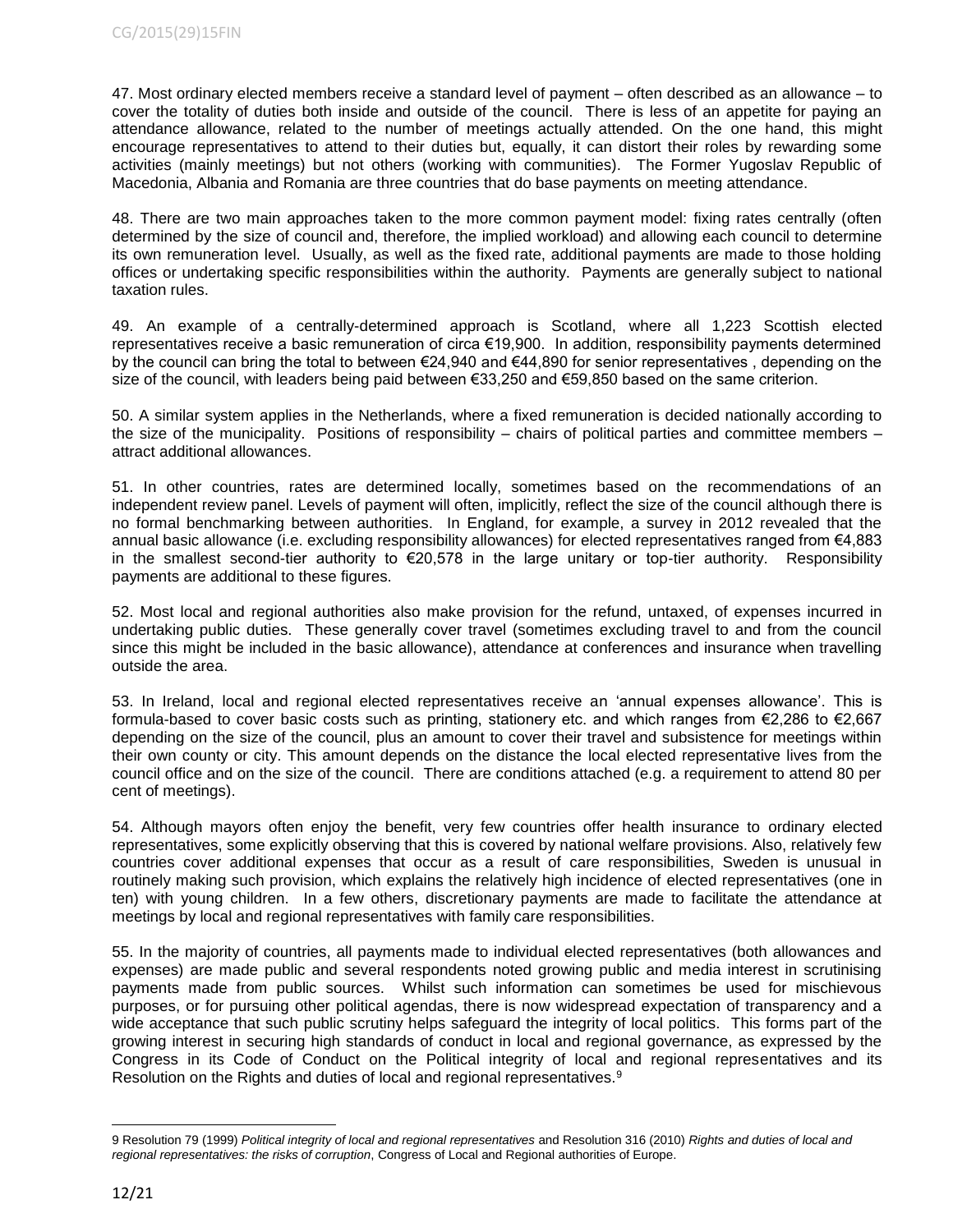#### *Conclusions*

56. Elected representatives should not be motivated to seek office in order to benefit financially or to achieve influence that will bring material personal benefit. Equally, whilst some impact on aspects of career and family life is unavoidable, elected representatives should not be penalised materially for seeking such roles nor be precluded by financial considerations. Accordingly, some form of reward, or recognition, should be offered to elected local and regional representatives, especially in order that groups of citizens are not denied the opportunity to seek elected office or suffer significant adverse financial consequences as a result of their desire to serve the public.

57. Each system of local government should set out a system of recompense for the work performed by elected representatives which realistically reflects the workload demands of the role (eg informed by the duties and size of the local authority, perhaps through a banding approach). Particular positions of responsibility should normally carry additional payments, reflecting the extra work involved, set out in a similar way.

58. The payment should take the form of a general 'duty' or 'representational' allowance to cover the totality of duties undertaken by the representative rather than in the form of an attendance allowance which might 'reward' some duties but not others. Such payments should be subject to tax.

59. Levels of payment should normally be established within a national framework in order to avoid disparities between authorities within a single country setting. Where decisions about allowances are made locally, however, they should be determined by a panel wholly independent of the local authority and take account of relevant benchmarks. Panel decisions should be final.

60. The public has a right to expect prudency in its public officials and levels of payment should take account of this sentiment.

61. For the very smallest councils – based on communities or villages – where duties are light, elected office might reasonably be regarded as voluntary and not recompensed, other than where expenses are unavoidably incurred.

62. There should be a separate system of expenses. These should essentially cover costs that are 'wholly and necessarily' incurred in conducting council duties and not be taxable. Again, these should be determined within a national framework and cover such matters as: travel, insurance when travelling on behalf of the council, subsistence etc.

63. Councils should give consideration to ways of supporting those with childcare or dependency care responsibilities. This may include bearing the costs of appropriate provision.

64. For those who are effectively full-time in their roles – mayors and leaders and similar in other systems – especially where they have no other employment, consideration should be given to covering national insurance and similar payments such that their position is not adversely affected by their public service.

65. All payments, both allowances and expenses, made to elected representatives should be based on a published scheme and individual payments be made public in a timely manner.

66. Clear rules should be set out describing the expectations and obligations of the elected representatives, including minimum acceptable standards in terms of attendance at meetings etc. Formal 'role specifications' for all elected representatives are commended as a means of setting out these expectations.

# **IV. Supporting elected representatives**

#### *Considerations*

67. In order to undertake their duties, local representatives look to the local authority to provide them with the information, and the facilities, to perform their roles satisfactorily. By information, we might include: timely documentation for meetings, appropriate briefings and access to officials, access to data and to research,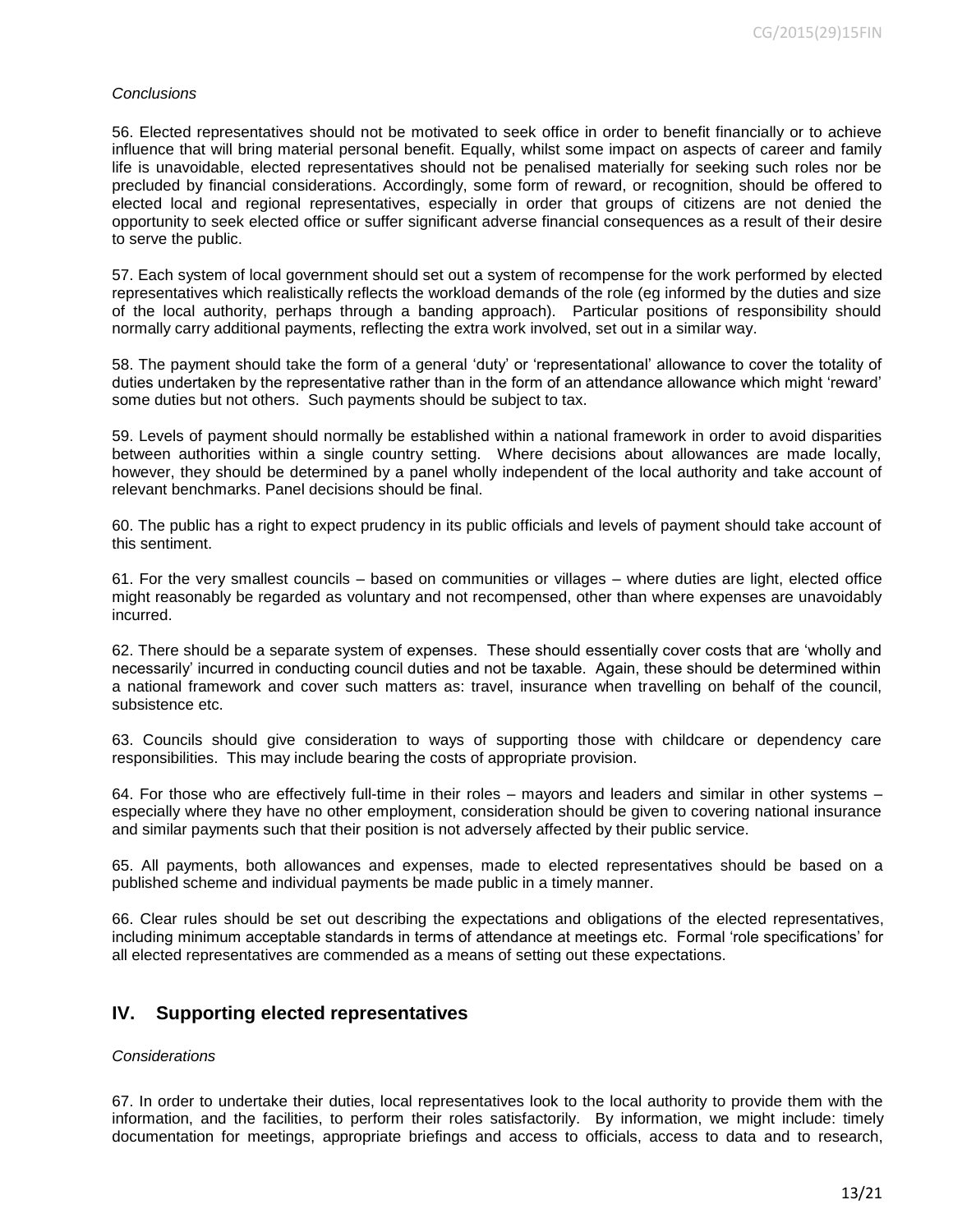knowledge of legal frameworks etc. By facilities, we might mean availability of meeting space, secretarial support, research and policy support, appropriately scheduled and located meetings, access to telephone and information technology (IT) or home-based IT facilities.

68. In essence, there should be clear reciprocal expectations. On one hand, the representative should discharge known responsibilities (ideally, as recommended above, set out in the form of a 'role specification' given to every potential local elected representative) with, on the other hand, the representative being provided with those resources needed to carry out their role. Clearly, the level of the latter provision will vary according to the level of duties carried out by the council in question.

69. There is also the issue of how elected representatives are inducted and subsequently trained and kept upto-date in their role. Whilst much value is attached to the part-time nature of the role, and that council membership should not become a career in its own right, this does not mean that elected representatives should not seek to be skilled and professional in the ways that they undertake their work. There are few roles where at least some initial induction is not essential and there is little reason to believe that elected office should be an exception to this rule.

70. Support can also be afforded by the manner in which the council operates including, as noted earlier, the scheduling of meetings so that disruption both to work and family demands is minimised.

## *Findings*

71. None of those surveyed had a compulsory training system in place, although one was considering adopting such an approach. Nevertheless, most offer a minimum level of initial induction on local representatives first being elected.

72. Newly-elected local and regional representatives in Scotland, for example, are provided with an induction pack and a timetable of introductory events and training sessions. These cover such topics as: first weeks in office, corporate governance, role of local elected representative, standards and ethics. The Scottish national association also produces a national induction programme which complements local programmes. Frequently, more experienced elected representatives will informally mentor newer members of their own party. Continuous professional development is also encouraged in Scotland, with a programme being designed to give elected representatives feedback about their performance and to provide them with professional and personal development opportunities to enhance their effectiveness. Ireland has initiated a similarly comprehensive programme with the Association of Irish Local Government being assigned a significant role in devising the content and delivery of the training programme for elected members. As for Turkey, the Union of Municipalities of Turkey offers free training to all municipal elected representatives. Most of this takes the form of legal training courses, leadership, group working, and training for elected women representatives.

73. In Switzerland, a proposal is due to be presented to parliament for a form of continuous training that will lead to a formal qualification for more experienced and senior elected representatives.

74. Other countries are less active. In Armenia, for example, the only training offered is optional at the start of the period of elected office. In Romania no training is offered. In others, there are follow-up training opportunities but the onus is usually on the elected representative to request such training rather than it being routinely offered or encouraged. Also, as might be expected, when public finances become tight, training is often the first budget to be cut and several respondents pointed out that spending in this area had been severely cut in recent years.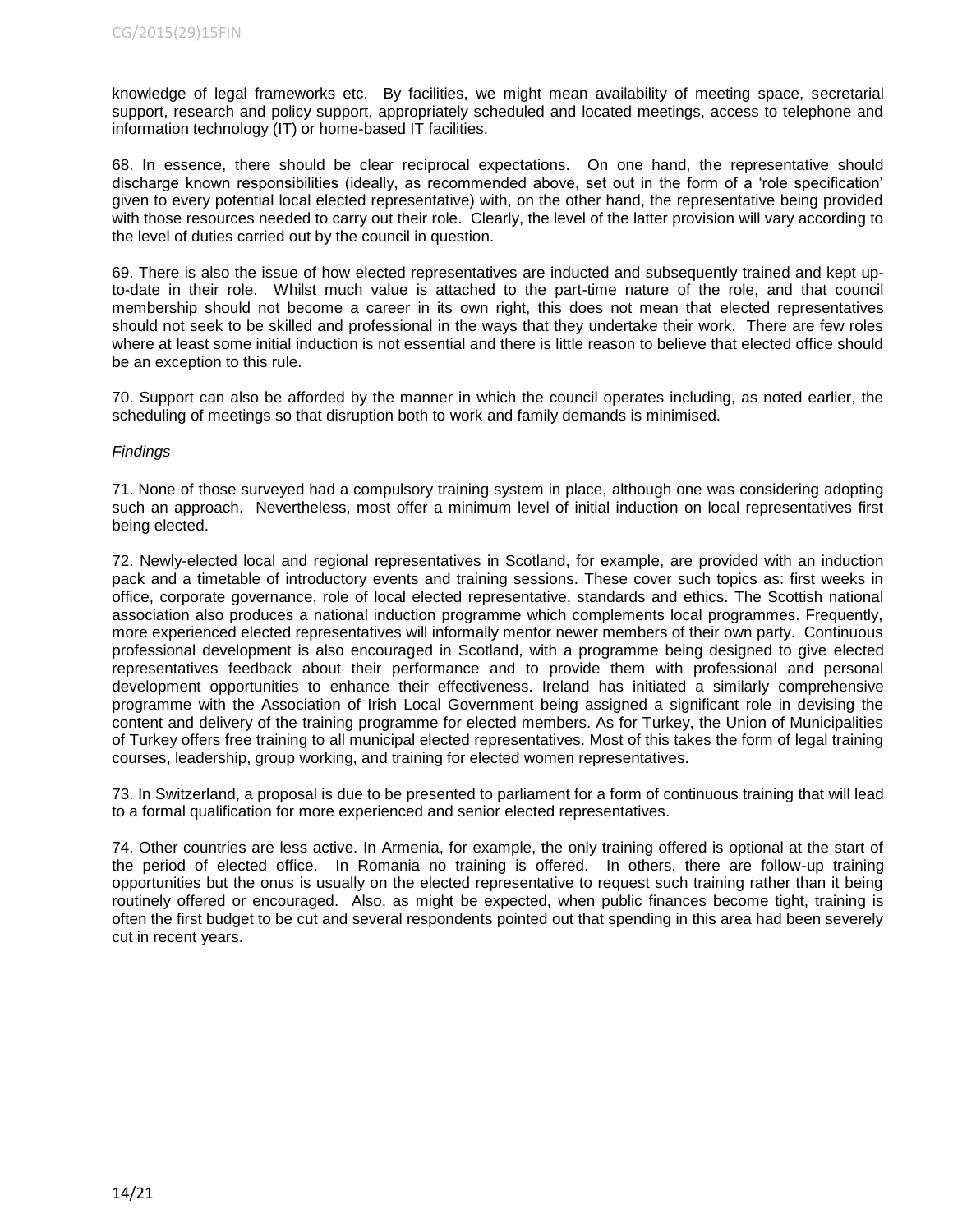75. There can be consequences, as one mayor bluntly observed: "The main thing that I consider a hindrance is the lack of professionalism in the system….starting from the [national] government department, moving on to the excessive bureaucracy, and lack of initiative…. and ending in inefficient and lazy councillors".Fortunately, few were as critical in their perceptions.

76. Most authorities recognise the need to provide elected representatives with reasonable access to appropriate practical support although this varies not just between systems but between councils within individual countries and will often depend on the role and status of the member. In the better provided systems this can include: offices, meeting rooms, administrative support, officer expert advice on policy and technical matters, research support, information briefings, office equipment such as desks, chairs, filing cabinets; home telephones, answering machines, mobile phones, personal computers, and press and public relations. Where support is made available, the intention is that this is purely for elected representatives carrying out their elected duties and should not be used for political party and campaigning activities, although it can often be difficult to police this distinction.

77. In practice, few countries, especially outside the larger and wealthier Northern European states, provide this range of support and most councillors will be much less well resourced.

78. Councillors, by the nature of their roles, are often home-based for much of their work and are frequently contacted by their citizens directly. Information technology has, of course, revolutionised communications so that elected representatives are at the end of emails twenty-four hours a day as well as at the end of a telephone.

79. Many authorities have recognised the impact of electronic communications and now provide elected representatives with the capabilities to work from home. How they do so varies, with some building this 'cost' into the system of allowances and expenses. Others provide equipment – particularly computers, broadband and mobile phones – on a loan basis during the tenure of elected office. In the Netherlands, for example, elected representatives can borrow a computer for home use or be paid for the use of their own computer and equipment. Internet fees can also be reimbursed. Most English local and regional authorities support homebased working in some form or another.

80. Information technology can impact in other ways and in Malta, for example, the Local Councils Act specifies that 'each local elected representative shall, at his own expense, be obliged to install an e-mail service in his residence. Any correspondence, minutes or documents shall be sent to the Councillors by e-mail and for the purposes of service shall be deemed to have been duly served'.

81. Practice in relation to the scheduling of meetings varies considerably and is largely subject to local discretion rather than being prescribed nationally. Many do attempt to accommodate the needs of those with work commitments by holding plenary sessions in the evening but, even in those countries, many other meetings take place in working hours. Sweden is unusual in limiting the number of meetings held in the later evening in order not to disrupt family life unduly.

#### *Conclusions*

82. All elected representatives, on first being elected, should receive a role specification and be obliged to follow a formal induction programme, the cost of which should be covered by the local or regional authority. Where appropriate, the latter might be structured around a nationally-based training module describing the workings of local government and the responsibilities of elected representatives, modified to take account of the particular circumstances of the individual local or regional authority.

83. Further training should be available, wherever possible, to provide continuous professional development of elected representatives. This would especially cover changes in relevant legislation and matters that affect the management of local and regional authorities. Consideration might be given to building this into a formal and recognised qualification.

84. As far as is practical, and recognising that there are differences in the range of duties performed by representatives in different kinds of councils, elected representatives should be provided with the facilities, equipment and officer support in order to perform their roles satisfactorily.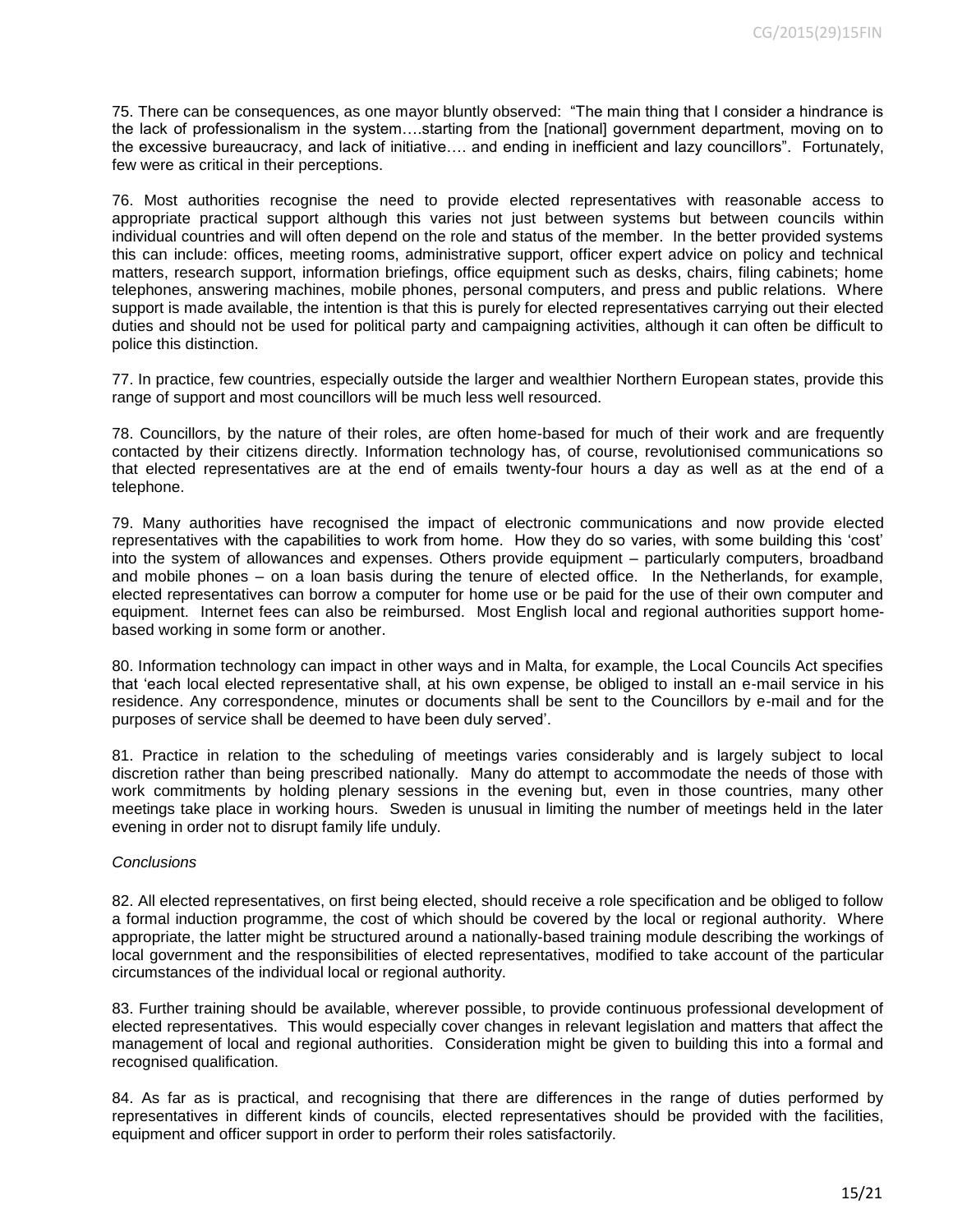85. As far as is practical, and recognising that there are differences in the range of duties performed by representatives in different kinds of councils, where elected representatives necessarily perform much of their role home-based, they should be assisted in the provision of suitable IT and related equipment. Such assistance should be limited to use of equipment purely for the discharge of their public work.

86. As far as is practical, meetings should be scheduled in such a way as not to restrict those who wish to serve as elected representatives. Particular attention should be given to the needs of those in full-time work and those with family or care responsibilities.

87. Those with disabilities should not be precluded by reasons of their ability to access to meetings and, where appropriate, should be provided with additional support (eg. palantypists (speech to text reporters), signers etc.) to assist them in undertaking their duties.

88. Information that is provided by officers to local and regional elected representatives should be conveyed in a form that will best equip them to make appropriate and evidence-based decisions. Account should be taken of the limited time available to elected representatives to read and digest material. It should, therefore, be clear, succinct and relevant.

# **V. Integrity and independence**

## *Considerations*

89. It is an expectation that those in public office should uphold high standards of integrity and make decisions free from personal interest or other inappropriate considerations. Strong governance frameworks and clear ethical standards serve to both reduce the risk of corruption and enhance the public's confidence in the probity of local and regional politicians. Local and regional authorities are responsible for significant amounts of public spending and many of the competencies of local and regional authorities – e.g. decisions regarding procurement and planning – are easy targets for corrupt practice. Co-financing and the management of European funds add to the opportunities for malpractice and economic crime.

90. The Congress has a longstanding interest in promoting political integrity at local and regional levels, most notably its Recommendation 60 (1999) and Resolution 79 (1999) on political integrity of local and regional elected representatives. This work builds on the 20 guiding principles for the fight against corruption, adopted by the Council of Europe Committee of Ministers in 1997, and the twelve ethical principles adopted by the OECD Council in 1998. It presents a code of conduct that specifies standards of behaviour expected of elected representatives and informs citizens of these standards. Arrangements were expected to be put in place to ensure the application of the code in each country.

91. One element of the code (Article 17) focuses on the declaration of interests and requires that representatives shall make known their 'direct and indirect personal interests, their other mandates, functions or occupations, or changes in their assets to be made public or monitored'. By making such declarations, the local elected representative is making transparent situations where there may be, or may reasonably be believed to be, conflicts of interests so that the local elected representative should refrain from any involvement in the matter being considered.

92. Conflict of interest' issues have become an increasingly important element in ethical and corporate governance arrangements. A distinction can be made between 'registers of interest' which are compiled and updated on a periodic basis and may include, for the broader purpose of transparency, information that might not cause any conflict for the local elected representative and a 'declaration of interest' (direct or indirect, pecuniary or non-pecuniary) through which notification is made (usually at the time a matter is being considered) of a potential conflict. In most cases, for the latter, the person concerned will be required to withdraw and take no part in the discussion or decision.

93. The other side of the balance is to ensure that local and regional elected representatives themselves are not subject to inappropriate attempts to influence their decision-making. There is an inevitable difficulty in defining when external influencing becomes 'inappropriate'. Politics by its very nature is about persuasion and lobbying. If such persuasion turns into bribery, blackmail, bullying (which can be increasingly through electronic means) or threats of physical violence, then it is clearly inappropriate. Many elected representatives have experienced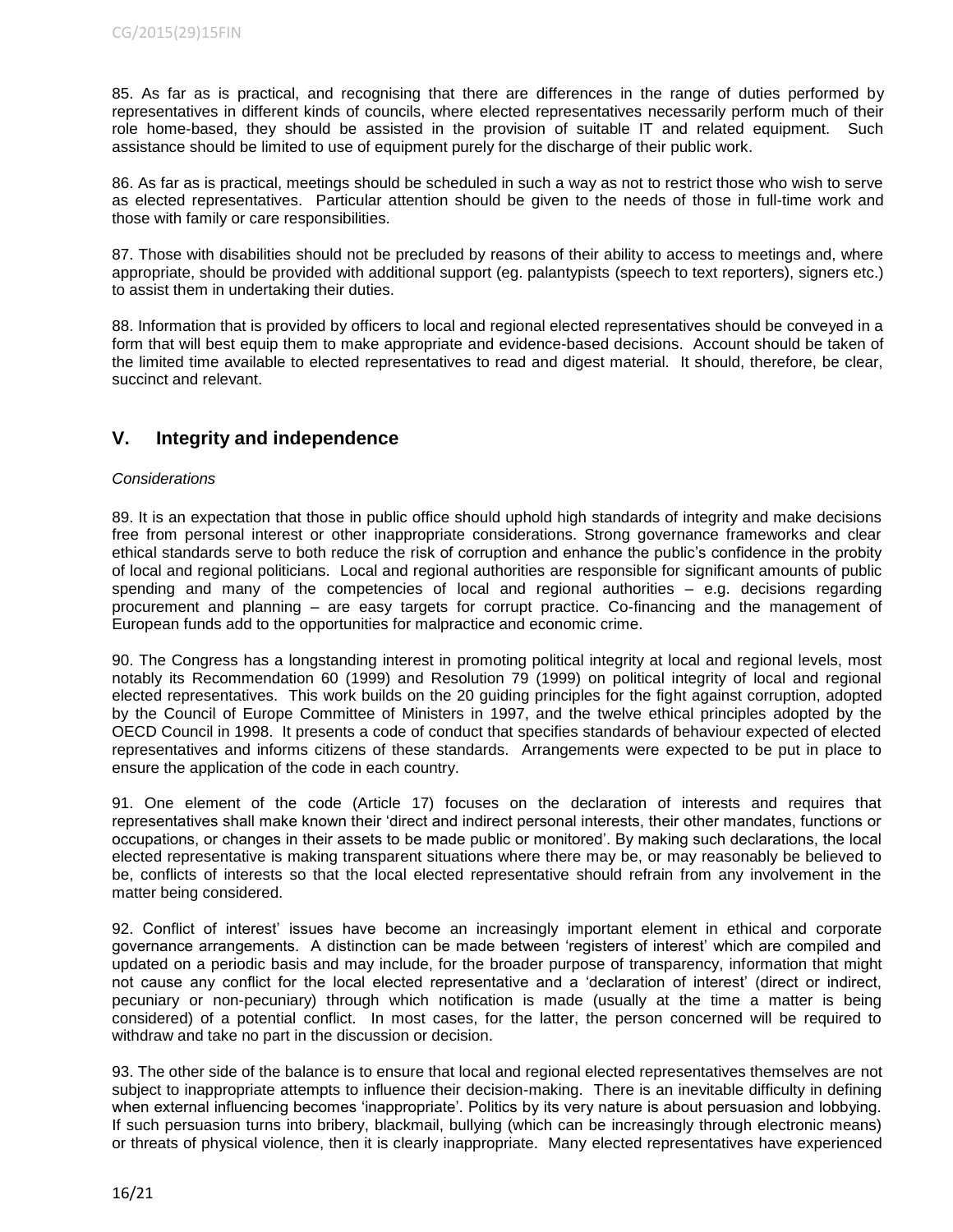at least some degrees of such behaviour and it is possible that Congress might wish to consider this area as a separate topic.

94. In addition, local and regional elected representatives might reasonably expect that they will be indemnified from any personal liabilities that might arise from their council work (especially the decisions they make) provided such decisions have followed due process and the local elected representative concerned has not personally acted recklessly or negligently.

#### *Findings*

95. In some countries, (e.g. Estonia, "the Former Yugoslav Republic of Macedonia", England and Scotland) published registers of interest are a requirement for all elected representatives (usually updated on an annual basis and earlier if a change of circumstance takes place) and might include employment, commercial activities, land ownership and other associations. They generally cover immediate family members and, sometimes, more extended families. It is also often a requirement to notify of the offer, or receipt, of gifts and hospitality over a certain level. In other countries, for example Malta, declarations are made and recorded as and when they arise. Failure to disclose can lead to criminal prosecution. By contrast, in Armenia, there is no requirement to publish potential conflicts of interest.

96. Where an interest occurs in relation to a particular matter being considered by the council, then the elected representative would be expected to declare that interest and, usually, withdraw taking no part in the discussion or subsequent decision. The practice, however, is far from universal and may not be uniformly applied, even within systems.

97. For the most part, local and regional representatives can be censored or sanctioned, rather than removed, if they breach codes of ethical conduct. Removal from office is only likely to result from disqualification arising from a change of circumstances which means that they are no longer eligible to serve, extended prison sentences or extended absence from council meetings.

98. Although several respondents referred to the increasing intimidation of local politicians, Sweden is the only country to report that specific steps had been taken to protect local representatives in office. A survey, conducted in 2012, recorded that 11 per cent of representatives had been subjected to some form of threat, violence or harassment within the last twelve months, with over three-quarters of these indicating that they had experienced multiple incidences of harassment in the previous twelve months. Young and foreign-born representatives were identified as being the most vulnerable. In larger municipalities and county councils, senior politicians, supported by security managers, have performed risk analyses and have taken practical security measures, such as guards at meetings. Some local and regional authorities have established clear procedures and training for elected officials about how to prevent and manage threatening situations.

#### *Conclusions*

99. In order to encourage public confidence and minimise the likelihood of corruption, the principles of the European code of conduct for the political integrity of local and regional elected representatives (1999) should be clearly applied and implemented in all national local authority systems.

100. Codes of conduct should exist, based on published national codes of ethical standards and applied uniformly, within countries. Where the national level is addressed, the respective matters should also be addressed at the regional level. Mechanisms should exist to monitor the implementation of such codes, judge when breaches occur and apply appropriate sanctions consistently.

101. All elected representatives should complete a register of interests at the start of their period of service, and including the interests of close family members, to be updated annually and whenever there are significant changes to personal circumstances. There should also be periodic (ideally quarterly) recording of all offers of hospitality and gifts over a specified level (e.g. €75) whether or not accepted. Each national system should set out the kinds of interests covered in a Declaration of Interests policy.

102. Separately, whenever there is the possibility of an actual, or perceived, conflict of interest in relation to a particular council decision, a declaration should be made and recorded. Unless the conflict is deemed to be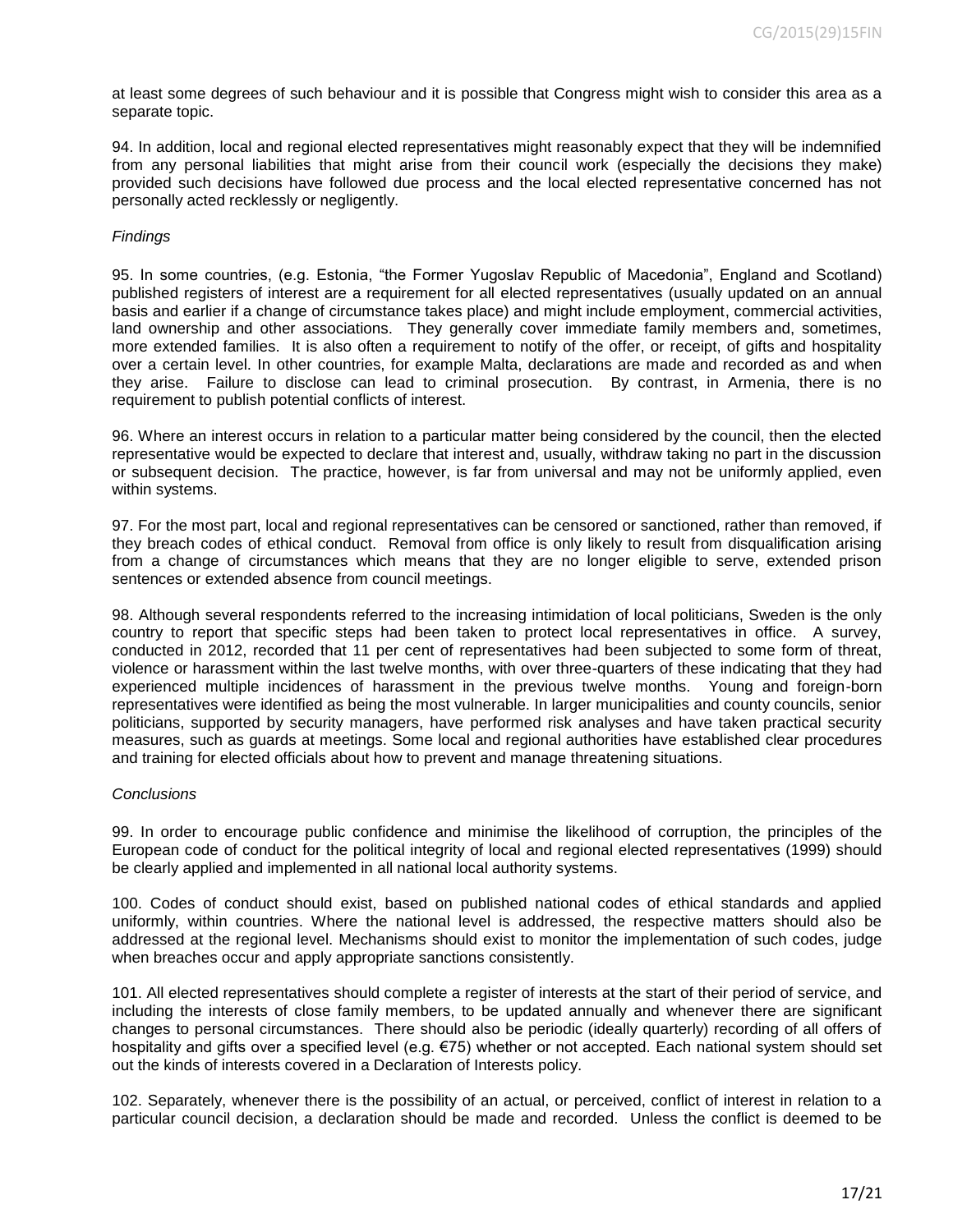minor or not material, the local elected representative should withdraw and take no part in the discussion and decision.

103. Elected members who act honestly and in good faith should not have to meet any personal civil liability which may arise for the proper execution of their duties and be indemnified against such claims unless they have acted negligently or recklessly.

104. Councils should have a duty of care that extends to elected representatives as well as employees. They should assist in preventing and dealing with harassment, including that from social media and the internet, or threats of violence to elected representatives and report any concerns to the police.

105. Whilst fair comment, public scrutiny and even criticism can be expected by those in political life, the media (and especially social media) have a responsibility to ensure that politicians are not subjected to unwarranted invasions of privacy or harassment either to themselves or their families and should act to remove libellous or hate comments when requested.

# **VI. Leaving office**

#### *Considerations*

106. In the spirit of Article 7, whilst elected office is not a career as such, it is reasonable to expect that provision be made to help reintegrate those who have taken on full-time positions (mayors and equivalent) into normal working life at the end of their term of office or to provide some form of pension entitlement consistent with national arrangements. It is appropriate that they should enjoy the same sickness, severance and old-age insurance entitlements as other citizens in full-time employment and, in particular, there is a strong case to be made that there should be no difference between their position and that of full-time national elected representatives.

107. Similarly, there is an argument to be made that all representatives should have access to the pension arrangements enjoyed by others in full- and part-time employment in their country. This should not put them in any advantageous position but, equally, should not cause them to suffer longer-term disadvantages because of their service in elected office.

108. For other, part-time, elected representatives who are in employment the logic would follow that they should also be able to make a contribution towards any national sickness insurance scheme in the same way they do with their occupational salary. It is more difficult to make the case that they should benefit from any form of severance payment at the ending of their period of office.

#### *Findings*

109. Some countries do, in fact, treat elected representatives in a way that is analogous to those who are employed, either full or part-time. Rather fewer offer specific pension schemes and, where they do; this is generally an entitlement that is earned after serving for a set period.

110. One of the more generous schemes is in Ireland where elected representatives standing down are eligible for severance payments. Councillors qualify for approximately €3,344 (20 per cent of their annual allowance) for each year of service since May 2000. Thus a local elected representative who had retired at the most recent elections after serving for the past 14 years would have received a gratuity of approximately €46,816, most of which is tax free.

#### *Conclusions*

111. Elected representatives should not be penalised in terms of their ability to access health and pension provision, in comparison to the entitlements enjoyed by other citizens of their country.

112. Where the office is formally deemed to be full-time, the approach towards entitlements in terms of health insurance, severance and pensions should be consistent with those enjoyed by elected national representatives (informed by the level of allowances paid locally compared with nationally).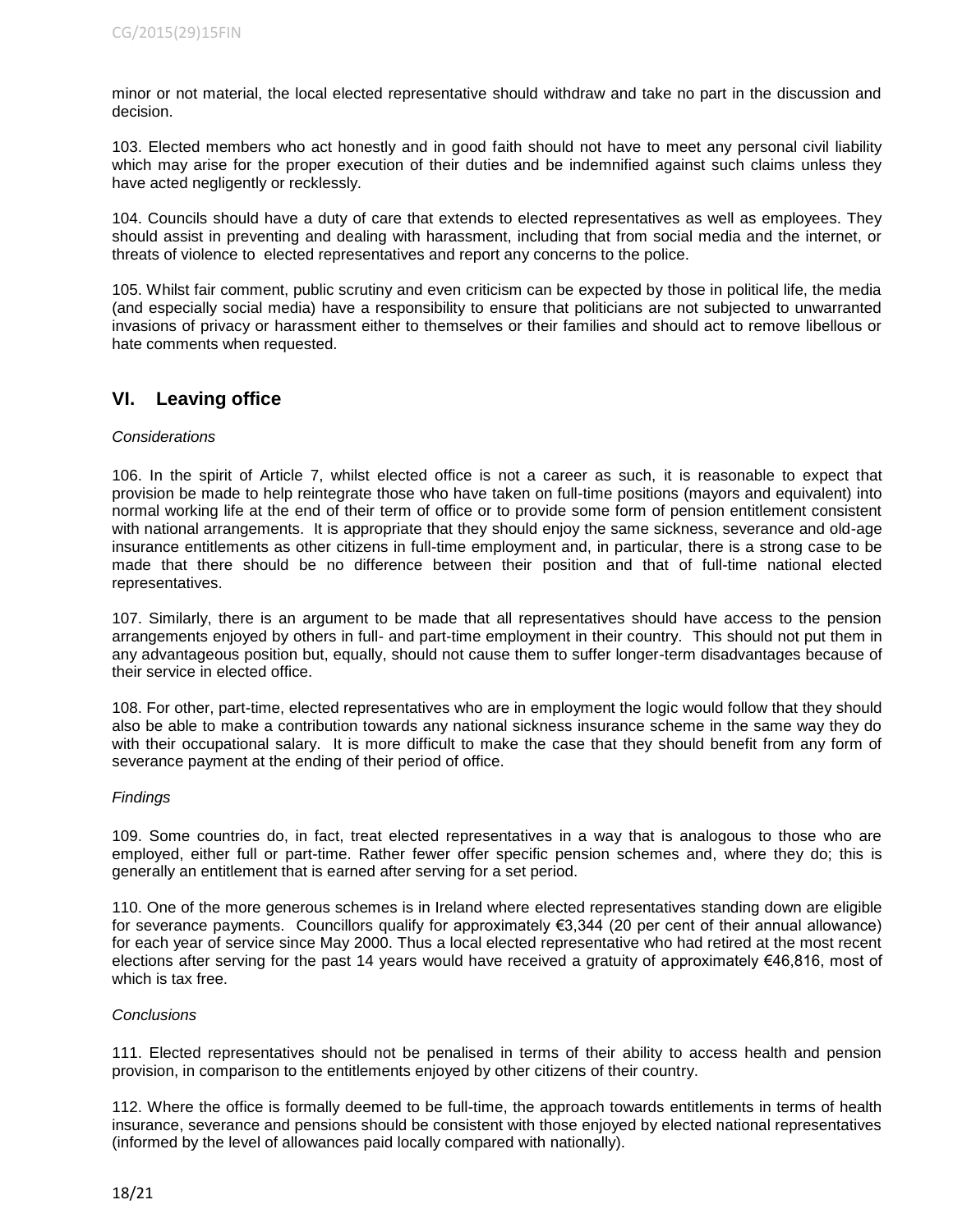113. Those serving in part-time roles, and with other paid employment, should be expected to contribute to prevailing sickness and pension schemes alongside contributions, and benefits, arising from their paid employment.

114. For those not in other employment, councils should assist in identifying mechanisms (allowing them to join schemes that exist for local government staff) that would mean that they are not disadvantaged by their elected role.

# **VII. Concluding comments**

115. Given the large number of local and regional authorities and even greater number of elected representatives, the significant differences in the range of their duties, and the distinctive nature of national political settings, it would be impossible to prescribe a standard set of conditions for office holders that would be suitable for every local authority. What might be appropriate for the largest of authorities with extensive powers and multi-million Euro budgets would be wholly inappropriate for the small communal or parish council with just a handful of powers and modest budget. Not least, there is the need to be sensitive to the fact that local and regional authorities work within specific constitutional and cultural settings determined by national governance frameworks. The challenge, therefore, is to construct a broader framework that enables the objectives of Article 7 to be achieved irrespective of scale, function, resource and national setting.

116. The central aim of Article 7 is to ensure that all citizens, eligible by the franchise of that country, are not precluded from seeking political office either by financial and material considerations or by the conditions in which they would serve.

117. In so far as is practical and reasonable, and reflecting the extent of the duties involved, this means that representatives should have their duties suitably recognised in monetary terms and be provided with the support and resources to undertake their duties properly, effectively and free of inappropriate interference.

118. For the overwhelming majority of local and regional elected representatives, their role is part-time and for a limited period of time. They are subjected to periodic renewal of their mandates. The earliest democratic systems in ancient city states intentionally built in the notion of turnover, with public service being a responsibility rather than a prize. Whilst not a career or profession in its own right, however, this does not mean that the role should not be carried out professionally and with appropriate standards firmly in place. This implies a balance of responsibility.

119. In return for providing reward, and support, for those who serve, citizens have a right to expect commitment and integrity by those who are elected. Integrity, selflessness, objectivity, accountability, honesty and transparency should be characteristic, and be visible in the day-to-day workings, of all public bodies, including local government.

120. Local government – where decisions are made close to the people they affect – should set the standards by which democratic systems work and flourish.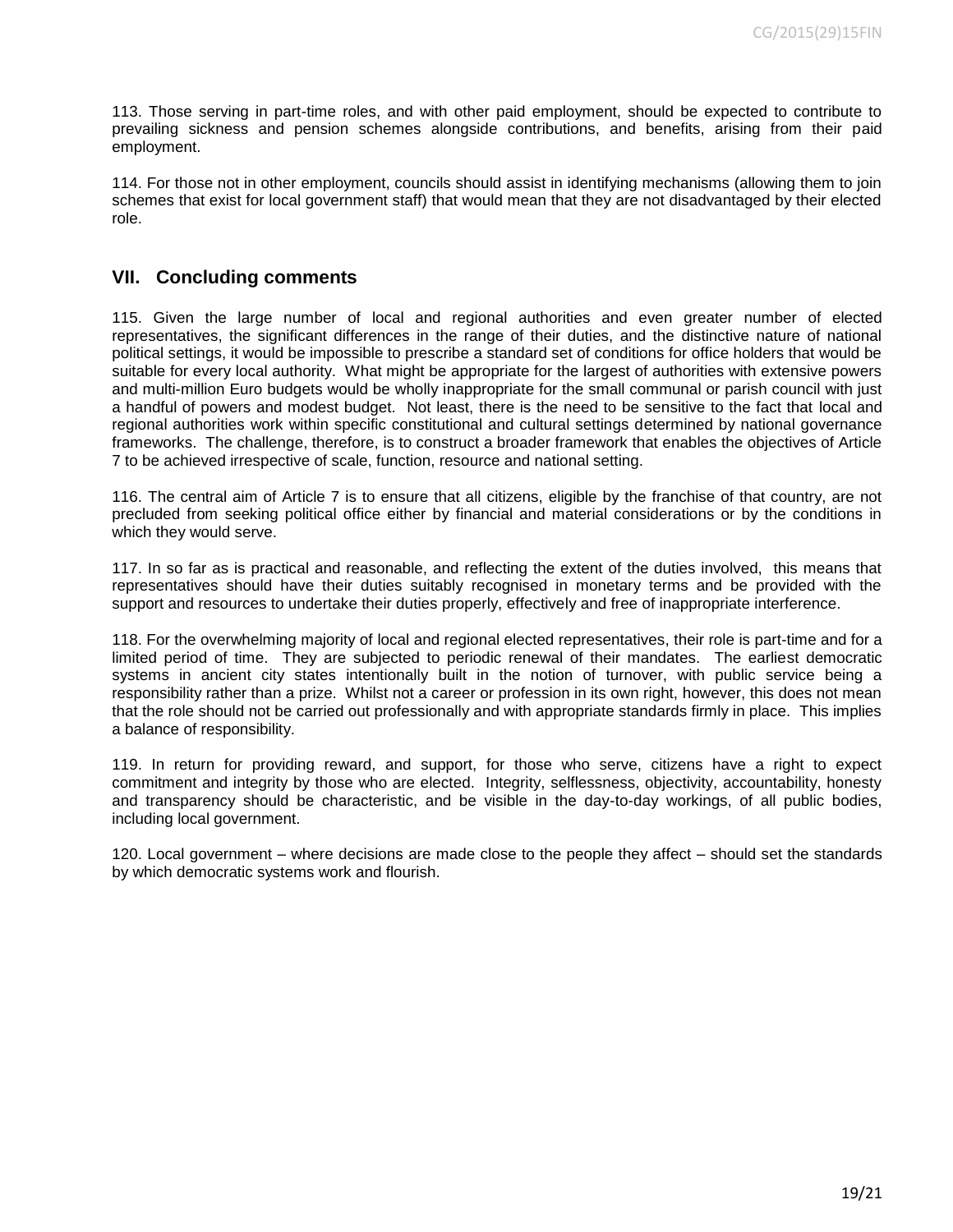# **APPENDIX - Questionnaire**

*The aim of this questionnaire is to gather information on the conditions of office of local and regional elected*  representatives in member states of the Council of Europe. This information will be used to prepare a report on *what arrangements exist across Europe that ensure that all those who wish to participate in elected office are able to do so and that once elected enable them to fulfil the demands of their mandate. This report will have a resolution and possibly a recommendation which will be approved by the Governance Committee and then adopted by the Congress of Local and Regional Authorities. You can find more information on the Congress on its website: [www.coe.int/T/Congress](http://www.coe.int/T/Congress)*

*Please quote any sources you use to answer these questions (including legislation, websites, documents and word of mouth).*

1. Which country and which level of elected office do your answers refer to? (if you provide information about more than one level, with different conditions of office, please fill in a separate questionnaire for each level; if there is more than one answer concerning the same level, please state maximum and minimum conditions).

# **RECOGNITION AND REWARDS FOR ELECTED REPRESENTATIVES**

- 2. Approximately, how many hours of work (in meetings and at home/with constituents) are expected for this elected office?
	- is it a full time or part-time role?
- 3. Are there elected representatives at this level in other full-time employment? How do they juggle these two roles?
	- Are employers obliged to allow time away from work to fulfil an elected role?
	- Under what conditions, is it paid?
- 4. What pay and allowances are provided for this elected office?
	- are there conditions attached (e.g. attendance at meetings, level of responsibility)
	- can expenses be claimed?
	- are the payments/allowances/claimed expenses published?
	- are they taxed?
- 5. Does this elected office provide benefits and under what conditions?
	- health insurance?
	- travel insurance?
	- a pension?
	- holidays?

# **SUPPORT FOR REPRESENTATIVES IN CARRYING OUT THEIR MANDATE**

- 6. What practical logistical support is offered for home based working (telephone, internet, computer) and outside the home (an office, administrative assistance, meeting rooms)?
- 7. What type of training is offered?
	- is it compulsory?
	- is the training on-going or only introductory?
- 8. can representatives request specific training?
	- who offers and pays for the training courses?